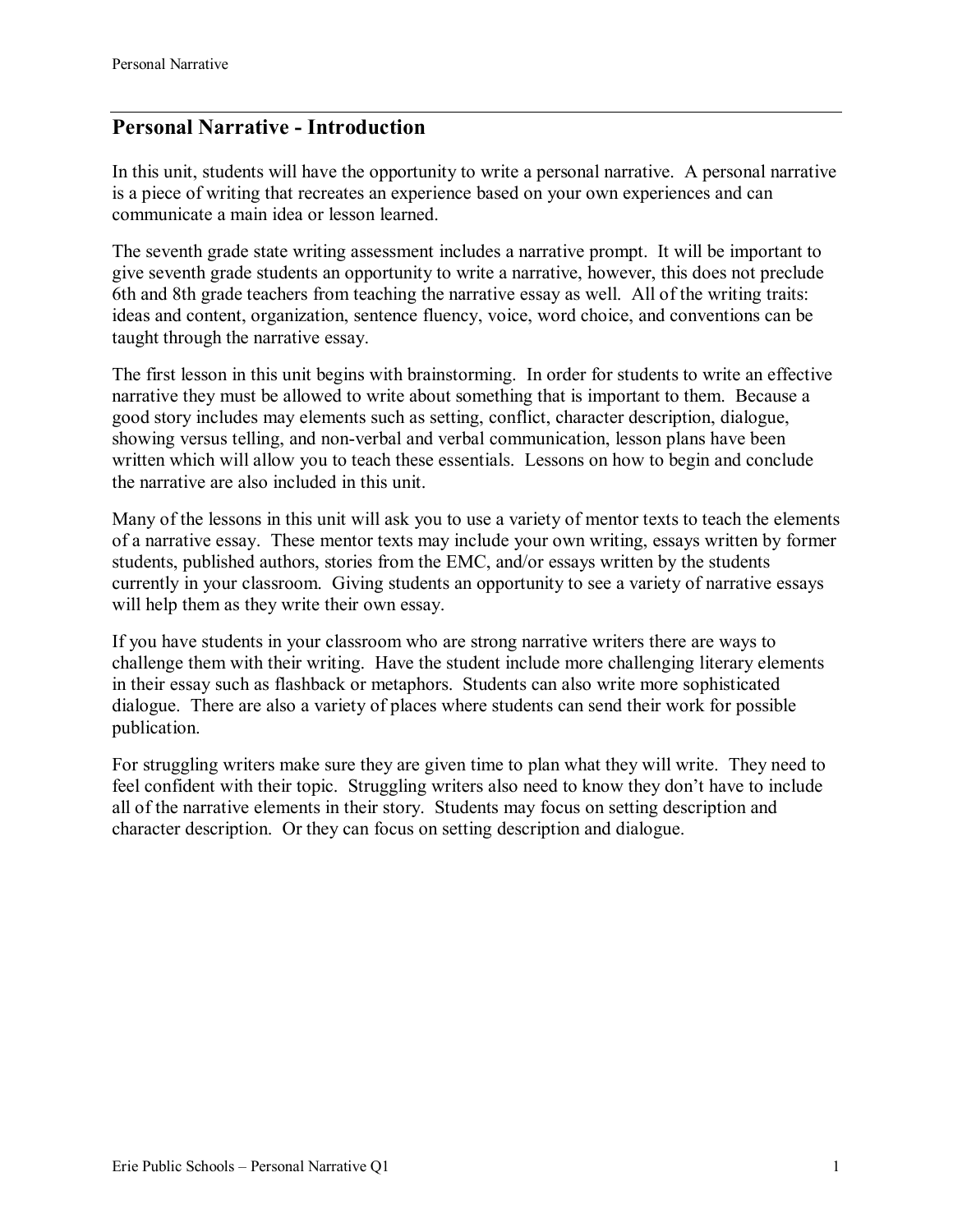## **Personal Narrative: Brainstorming List – Grade 6**

#### **Teaching Point(s):**

• Brainstorm personal narrative ideas

### **Standard(s):**

CC.1.4.6.O CC.1.4.6.P

CC.1.4.6.Q

#### **Materials:**

- Lined paper, writing notebook, and/or journal
- Handout: *Ideas for Expanding your Brainstorming List*
- Student examples, if possible
- Teacher made example of brainstorming ideas (Yes, you should do the assignment first)
- Overhead or document camera

### **Connection:**

*"Because we will be writing personal narratives I want you to remember that YOU ARE YOUR OWN BEST STORY. Keeping a brainstorming list of story ideas helps you be more organized, productive, and focused as a writer. It's a constant reminder of who you are and what you know and care about. I will ask you to revisit your brainstorming list throughout the year so you can add more ideas."* 

### **Modeling (I do):**

Make sure you have completed your own brainstorming list prior to lesson. Then say: *"I'm going to talk you through my own brainstorming list and while I'm sharing my ideas if you are reminded of ideas from your own life, feel free to write them down in your journal. Once I'm finished sharing my ideas, you will have 10 minutes to continue your brainstorming. After that you will pair-share your ideas.* 

(As you share your ideas give anecdotal information and/or background information for why you think these are good ideas for personal narratives.)

### **Guided Practice (We do):**

After you have finished sharing your teacher ideas, explain:

*"When you are pair sharing, select which of you will be the 'A' partner and which will be the 'B' partner. A's will share first, and then B's will share. While you are listening to your partner's ideas, listen for (and take notes, if it helps you keep track of ideas) three ideas you will share out with the whole class. You will tell everyone the title of your partner's ideas and then give a little bit of background information on it. As you hear students' ideas, feel free to add to your own brainstorming list.*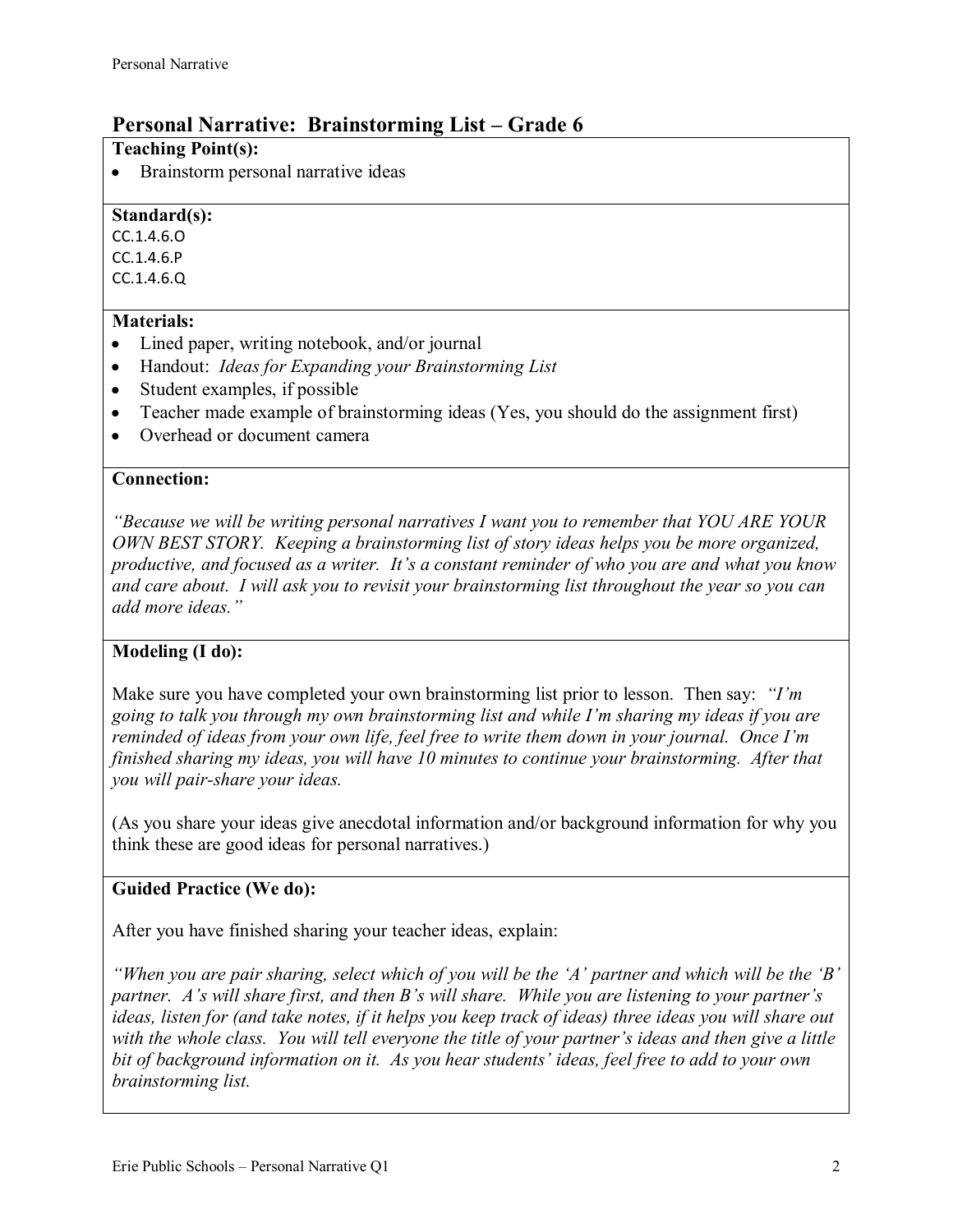### **Independent Practice (You do):**

After students have shared, say: *"Now that you've all heard how rich our lives are, let's take some time to do a bit of free writing. Select ONE of the ideas from your brainstorming list and do a quick write (later on I may ask you to try to write two pages on this topic.)"* 

Either as homework or in class the next day given students the *Ideas for Expanding your Brainstorming List Handout*. Ask students to consider the items on this handout to deepen the list they started previously.

#### **Closure:**

You could ask students to take that beginning idea of writing to a final piece or you could ask them to select a different idea from their list to then bring to a finished piece of writing.

Using the brainstorming list to jump-start any personal narrative piece allows students to understand that they all have stories worth telling. This lesson also shows students a productive way to brainstorm any narrative piece.

#### **Assessment – Check for Understanding**

- Ask students to give you a thumbs-up if they wrote down 7 to 10 brainstorming ideas today.
- Ask students to turn in their quick write just to get a general idea of where students' writing levels are.
- Monitor pair shares for understanding of directions and on-task behavior during the sharing.

#### **Reflection:**

#### **Resources and References: (adapted from, acknowledgements)**

Atwell, Nancie. Lessons that Change Writers. Portsmouth, NH: Heinemann, 2002.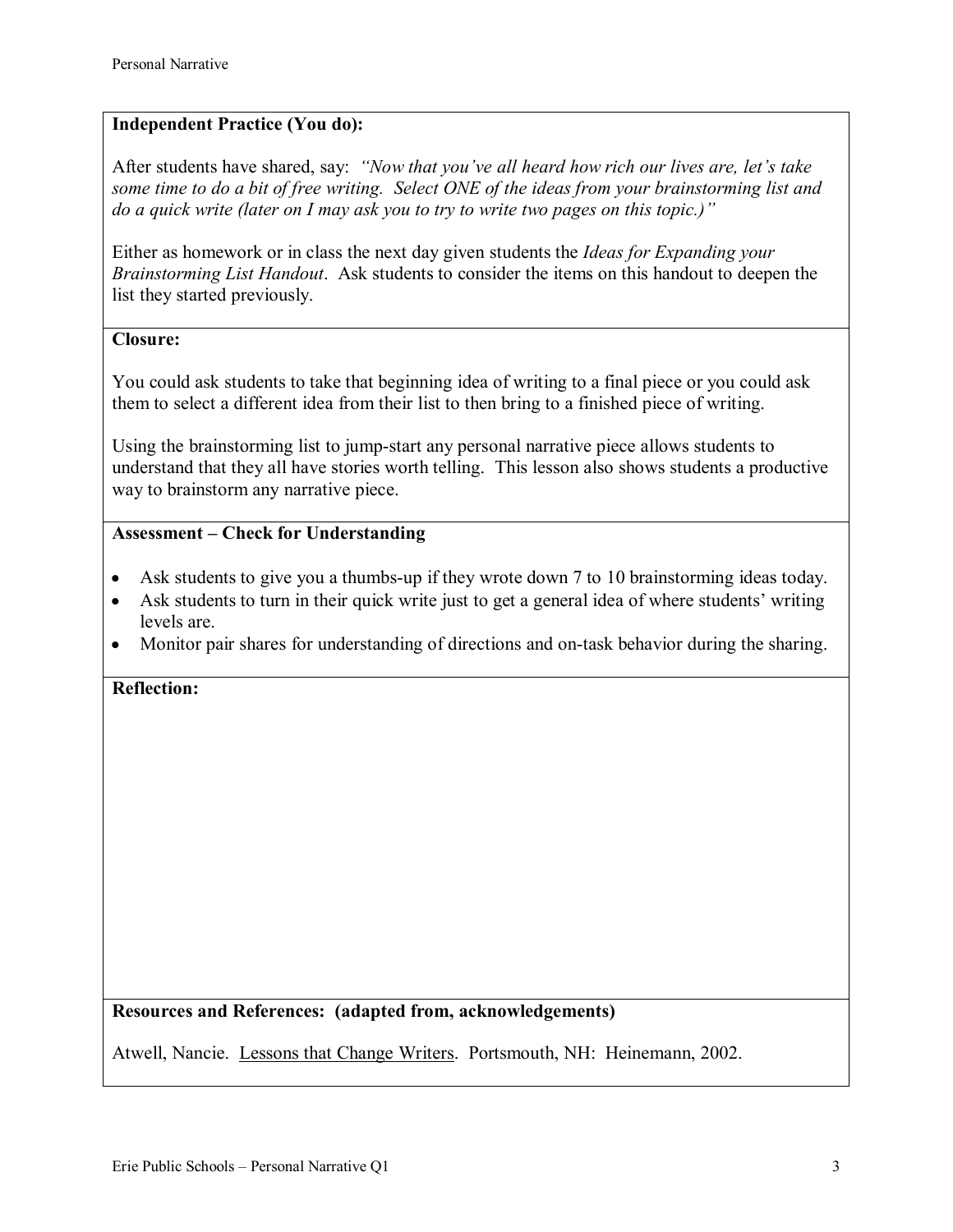## **IDEAS FOR EXPANDING YOUR BRAINSTORMING LIST**

Consider the following ideas as you continue to add items to your personal narrative brainstorming list.

- Early childhood memories
- Elementary memories
- Obsessions (bands, stuffed animals, clothing, sports teams)
- First experiences
- Idiosyncrasies (things unique to you, habits you possess)
- Dreams, hopes, goals
- Things that confuse you
- Passions (dance, music, theater, friends, food, books, the environment)
- Sorrows (disappointments, friend experiences that went wrong, death)
- Risks taken
- Accomplishments
- Fears (real or imagined)
- Worries
- Fantasies
- Family (immediate, distant, friends, folks close to your family who are "like" family
- Friends then and now
- Popular trends
- Things that you used to like or were a favorite of yours
- Pets then and now
- Teachers, substitutes then and now
- Places: school, camp, trips, your bedroom, times away from home
- Hobbies
- Sports (groups you've been involved with)
- Playing games
- The arts (music, dance, theater, visual art forms)
- Novels and/or writers
- Movies
- Pet peeves (social justice)
- Beloved items objects and possessions – now and then
- All the loves of your life
- Historical events you've experienced
- Accidents you've experienced
- Holidays
- Confrontations (family, friends, teachers, neighbors)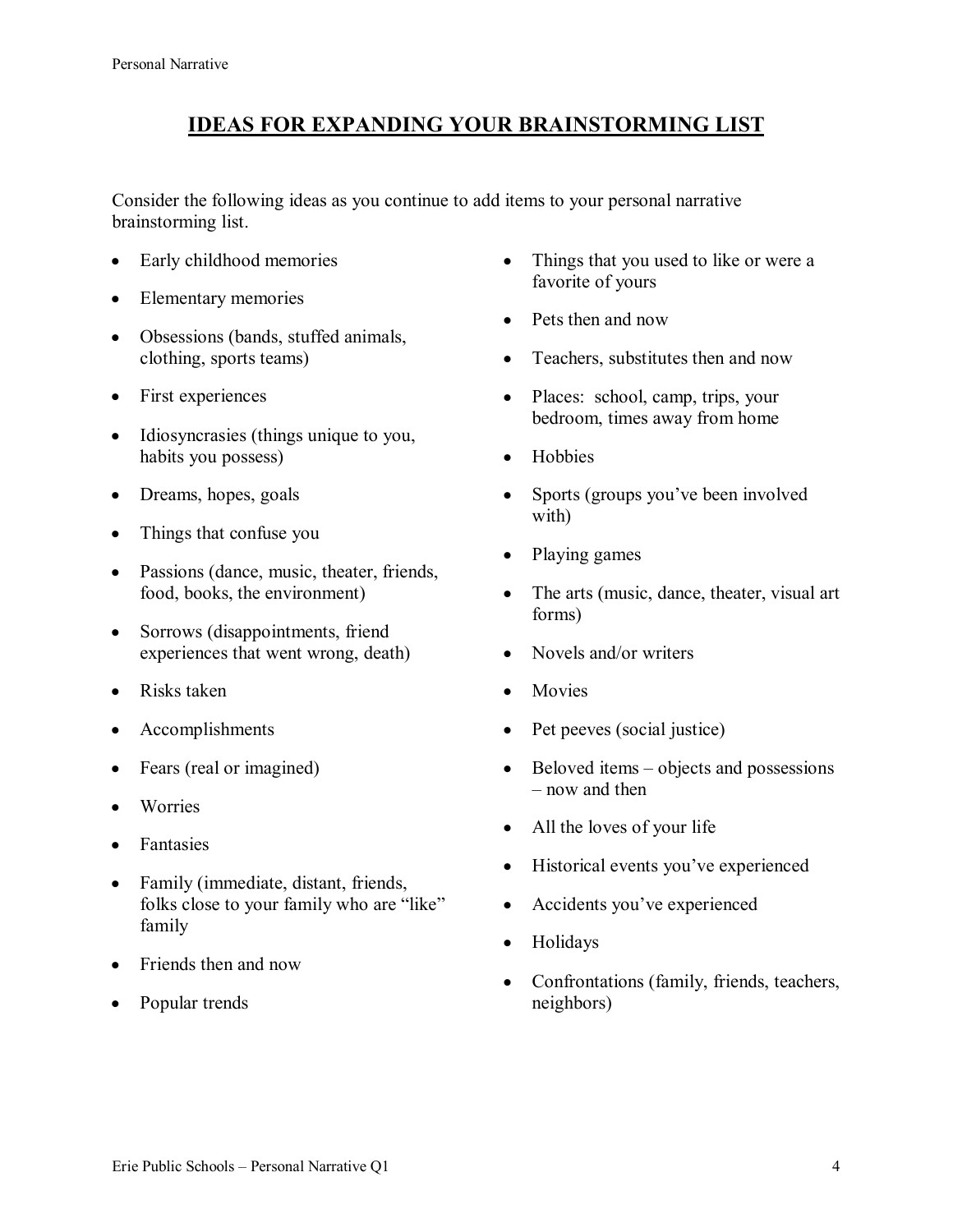## **Personal Narrative: Openings**

### **Teaching Point(s):**

Write effective openings for personal narrative

### **Standard(s):**

CC.1.4.6.O CC.1.4.6.P

CC.1.4.6.Q

### **Materials:**

- Narrative Openings handout
- Variety of narrative stories from former students (ones with a variety of different openings) If you don't have your own, ask other teachers in your building for samples.
- Individual student's *working writing folder*

### **Connection:**

*"How important do you think the beginning of a story is?"*  Give students a chance to respond.

*"Have you ever started to read a story and stopped because it didn't grab you? We will be working toward writing openings that will support your stories and hook the reader."* 

### **Modeling (I do):**

- Pass out Narrative Openings handout.
- Go over each example together. Ask students why they think the example fits the type of opening it is.
- Now share a former student's work and ask class to identify the type of opening the student used.

### **Guided Practice (We do):**

- Identify topic of sample work (student's story referenced above) and discuss WHY you think s/he selected that choice for an opener based on the topic. For example, a story that is about a fright someone had with a little brother would make for a good dialogue opening because it starts the story during the action – more lively. Another example might be a story about a grandfather, so beginning the story with character description because the story is about a person might be a better choice.
- Not all of these openings will work for every story. Students may need to experiment with different options until they find the one that best fits their particular story.

Note: If a student plans to use the dialogue opening, it is advised that you inform them that they will need more than two lines of dialogue. Otherwise they will be tempted to revert into telling versus showing the action.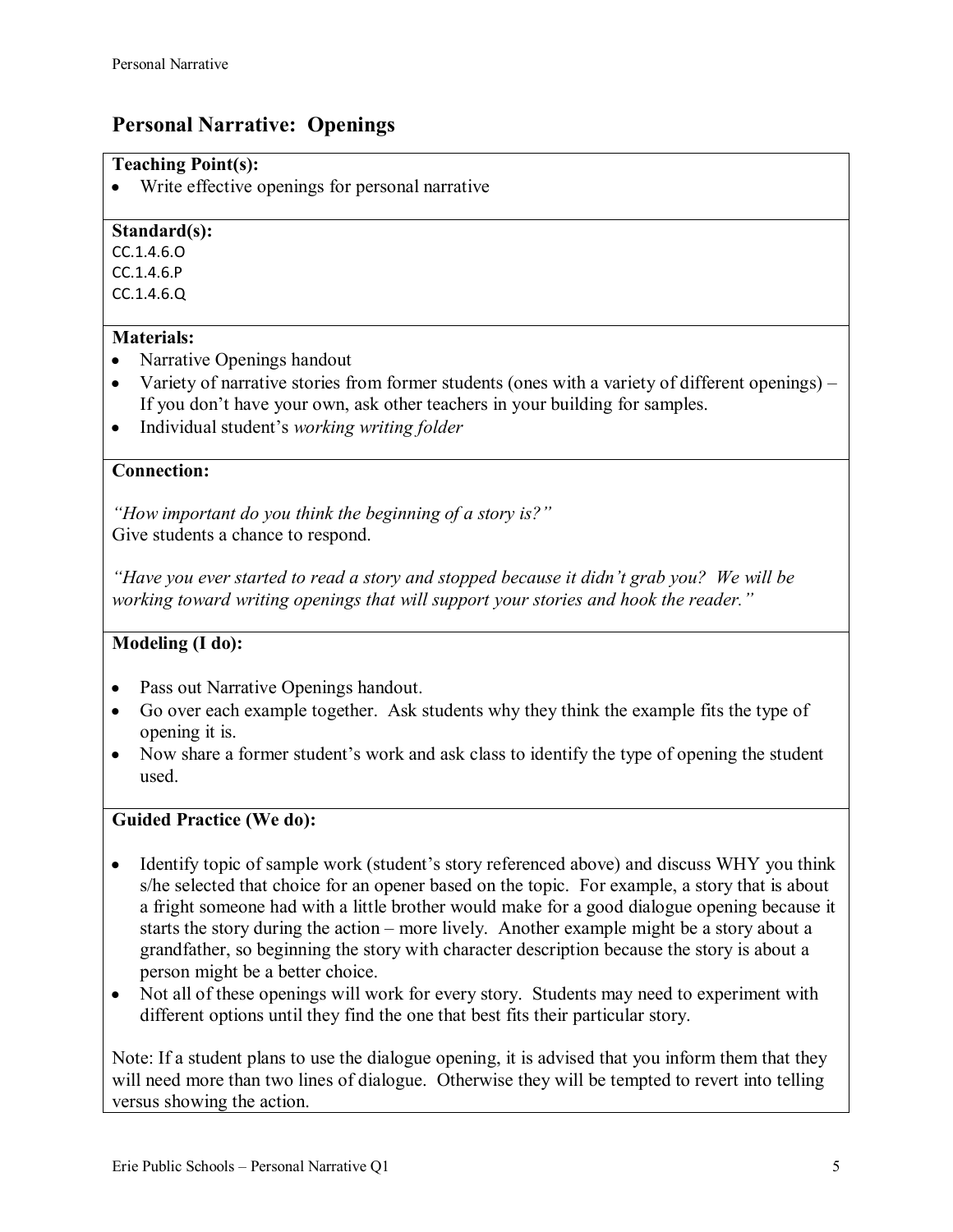### **Independent Practice (You do):**

Students get out their own essays from their *working writing folder* and begin experimenting with different openings. Explore each one and see what makes the most sense for their story.

### **Closure:**

Have students turn to a partner, share their openings, and try to guess which type of opening the partner chose.

## **Assessment – Check for Understanding**

Students will successfully be able to identify which opening was used by their partner.

#### **Reflection:**

### **Resources and References: (adapted from, acknowledgements)**

Christensen, Linda. Reading, Writing, and Rising Up. Milwaukee, WI: Rethinking Schools, 2000.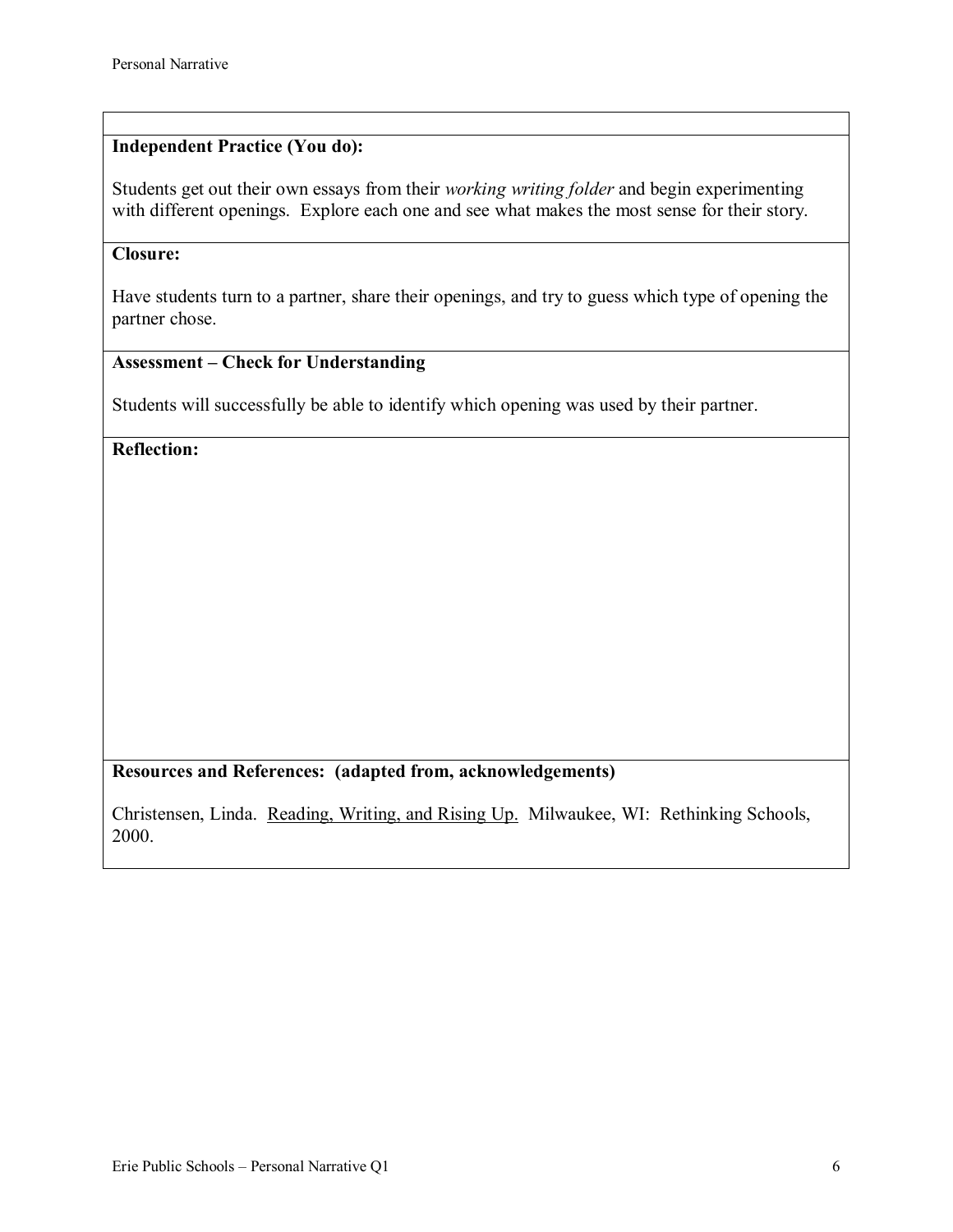## **Narrative Openings**

**SNAPSHOT** (or setting) – This opening creates a picture or a "snapshot," for the reader. Usually the snapshot is a silent photo – one that describes the setting.

#### **Example:**

 *The scent of pine from the tree hung over the living room. Heaps of shredded wrapping paper lay strewn across the Oriental rug. The ornaments and lights on the tree sparkled cheerily, while outside the sky was a dull whitish gray. Through the window we could see the bare trees shivering and bending in the wind outside. Leaning against the wall behind the festive Christmas tree was a long, thin package wrapped in brown paper. It was the last present yet to be opened and scrawled on the brown paper was my name.* 

#### **Another example:**

 *I touch the bitter cold knob of Grandma's front door. I open it and go right to the heart of the house. It's where Grandma's heart is, too. I walk in to see the cream-colored walls and dark brown cupboards filled with 10-year old tools. They are not your tools, but the ones that Grandma uses. The ones she uses to fill your stomach, and puts her heart into. They are her cooking tools in the small kitchen. The kitchen is at least 40 years old with its beige Frigidaire and ancient oven. Despite all of the newer appliances she prefers the old ones with character.* 

**CHARACTER –** This opening puts the character in focus.

#### **Example:**

 *She's coming, I thought to myself. Lean, tall, bleached blonde hair, long flawless nails, fluorescent makeup, wild conspicuous cheetah print outfit, pearly white long buckteeth, heavy makeup, and about 160 pounds was walking over to me. Her perfume was so intense that I could taste it.* 

#### **Another example:**

 *Grandpa is the king of the sea. He is always relaxed and clam, ready to fish. He may be old, but he's always ready to pull in that thirty pounder. Grandpa will sit for hours patiently waiting for a bite. I admire those big calloused and scratched hands that have done so much; and the head with not too much hair left on top. Going fishing with Grandpa is always so much fun if you can learn to be patient.* 

**SHOCKING OPENING –** In this opening, the writer surprises us, sets up a mystery, and makes us want more.

#### **Example:**

 *The blue tights, the tight blue shirt with a large red "S" on it, the red cuffs at the feet and the large, yellow cape with a large red "S" on it – the "S" stood for Superman. This was my Halloween costume – when I was 13. I can't really explain why I chose this costume, maybe it*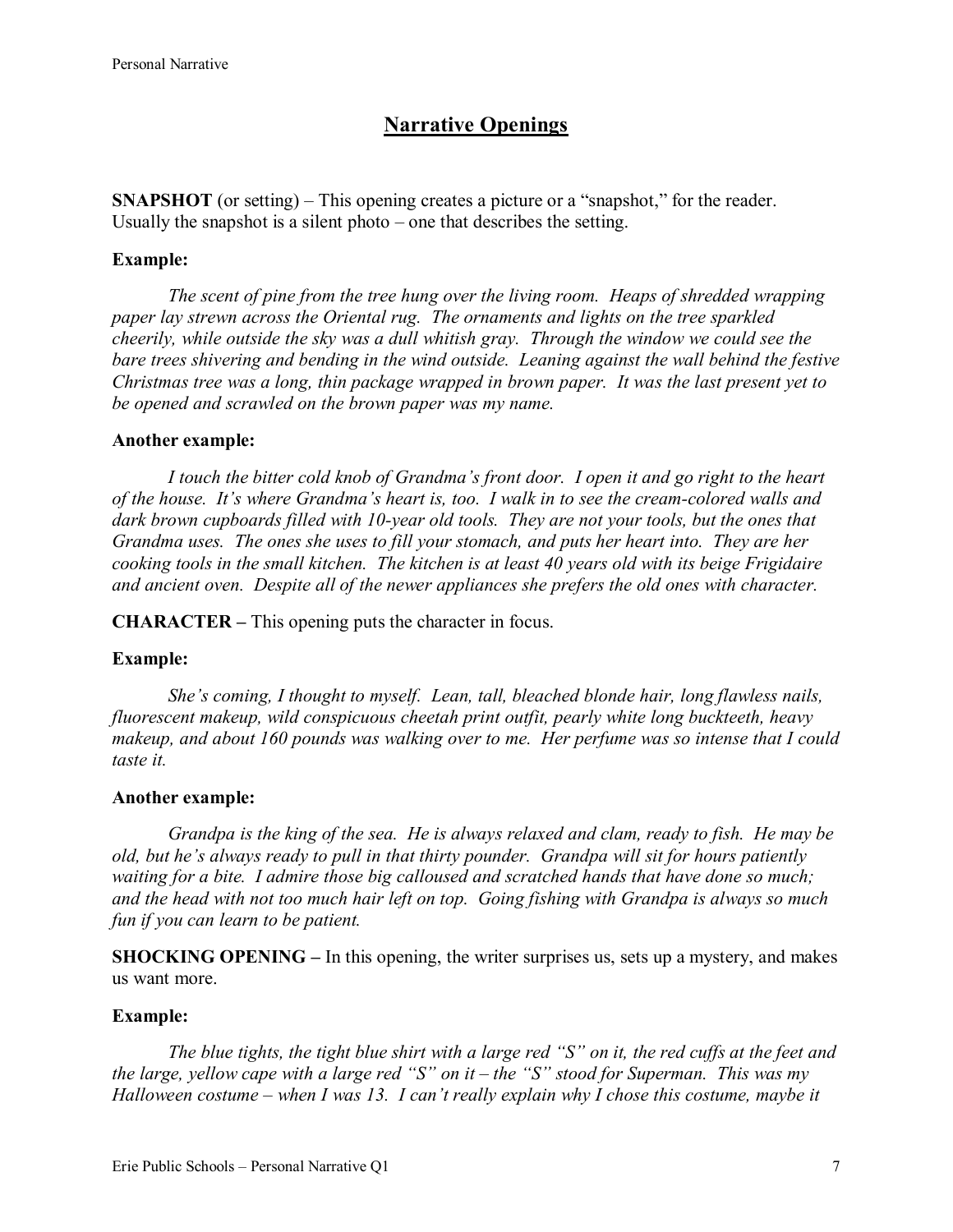*was because I remembered when I used to love Superman as a little kid, or maybe it was because I had never had a Superman costume as a kid, but for whatever reason I chose Superman. Little did I know that Superman was not exactly what I should have chosen for that October 31.* 

#### **Another example:**

 *Chapman Elementary was the same that morning as I walked up the even cement steps. Rust covered the brown heavy front doors as always. Wax shone throughout the front hall. Mrs. Dougan's first grade classroom looked unchanged, with equations written with white chalk on a green chalkboard. That day everything seemed the same – but me …* 

**DIALOGUE –** In this opening, the writer jumps right into the scene, letting us land in the middle of a movie.

### **Example:**

*"I'm bored," I said, rolling my eyes.* 

*"Bored like a 2 x 4," Taylor chuckled, laughing at his own joke.* 

*"Why don't you ask your mom if she can think of anything for us to do," Will said, naively.* 

*"Are you kidding?" Taylor said. "Never ask your mom what to do."* 

*"Yeah, I can hear her now." I put my hands on my hips and began talking in a highpitched tone of voice like my mom. "You're bored? Well, I can think of something for you to do. Why don't you rake the leaves, mow the lawn, wash the car, and paint the house!"* 

*"Never mind!" Will said, smacking me with a paddle that was lying on the ping-pong table.* 

*"Put that away," I shouted. It goes in the closet over there, the one with all of the board games in it. You might have to move the baseball gloves. Actually, put it on the shelf with the basketballs and footballs, right next to my Game Cube."* 

*"Man, there is nothing to do here," Will whined.* 

*"Why don't we look in the garage," Taylor said with a mischievous look in his eyes. "Yeah, maybe we can find something to do there," I said. We headed for the garage.* 

### **Another example:**

*"Come on Lizzie. It's about to start," said Maddie as we ran up the carpeted stairs and through the double doors.* 

*"I'm coming already, but I still can't believe I forgot my gloves," I said, shaking my head when we got to the ballroom.* 

*"Tough luck for you," I heard Maddie snort.* 

*"Hey! You forgot them last week, so don't laugh," I retorted, getting in line behind Maddie.* 

*"Sorry, but you still have to dance and guys have sweaty hands."* 

*"Don't rub it in," I said, sticking my tongue out at the back of Maddie's blonde head.*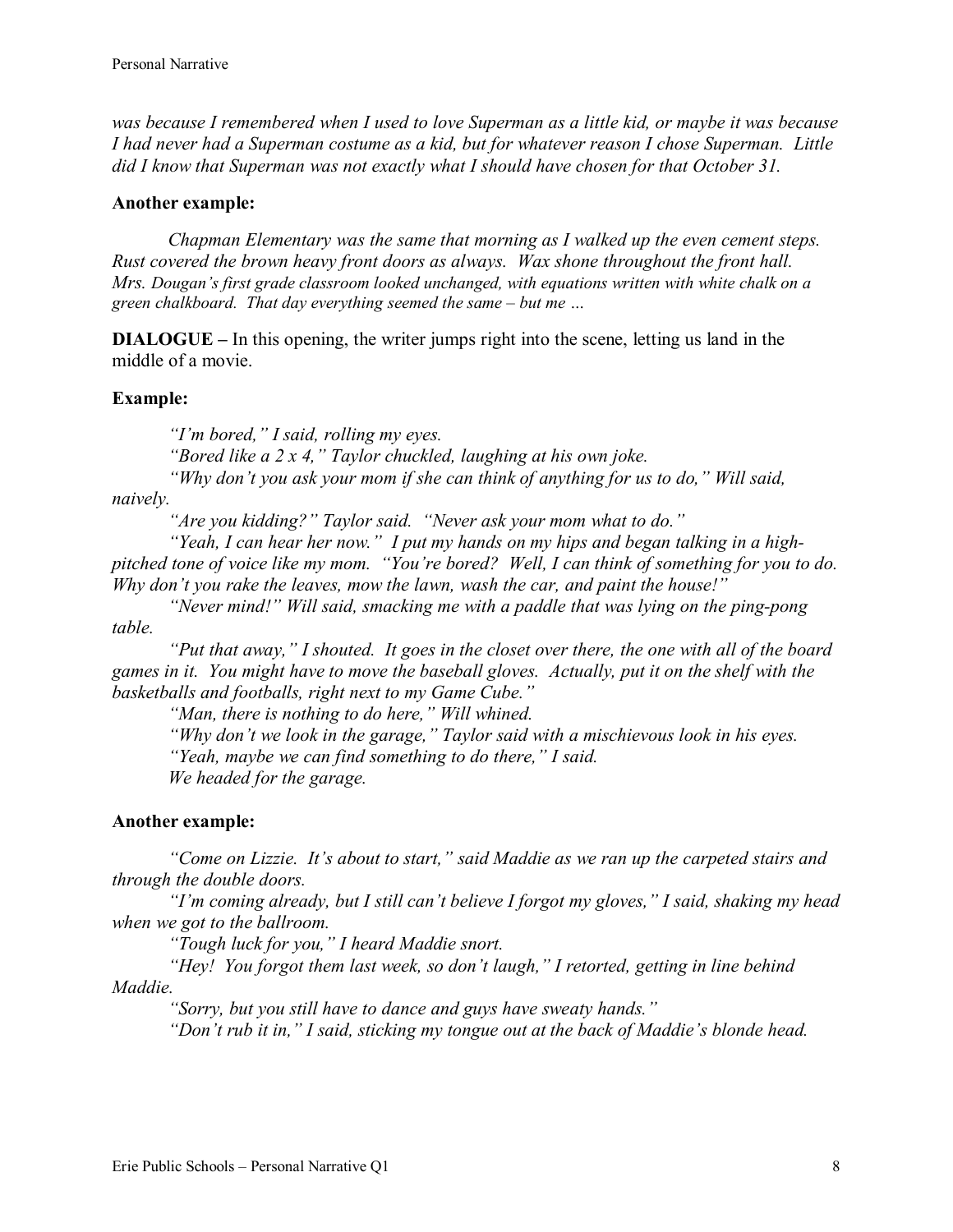## **Personal Narrative: Setting**

### **Teaching Point(s):**

Writing effective setting description for personal narrative

### **Standard(s):**

CC.1.4.6.O CC.1.4.6.P CC.1.4.6.Q

### **Materials:**

Black Whiteness: Adm. Byrd Alone in Antarctica, Bridges to Lit., Level III, pg. 426

### **Connection:**

*"The setting of the story gives the reader an idea of the place and time in which the story takes place. We read other writer's stories so we can understand and see how authors describe and share the setting of the story. The setting could be revealed through weather, scenery, dialogue/dialect, landscape, and time. The setting gives the reader knowledge about the time period, geographical location, and/or the cultural environment. Today we're going to read a story from our literature book."* 

## **Modeling (I do):**

*"Let's see how the author creates a picture in our mind of the setting of the story through time, dialogue, and scenery."* 

Read the first page of the story.

### **Guided Practice (We do):**

After reading the first page of the story have students pull out the setting graphic organizer. Together as a class find examples from the first page of the story. "How do we know when and/or where our story takes place?" As students share their ideas discuss as a class and have students enter the examples in their graphic organizer.

Continue reading the story as far as you want or feel the need to read. Continue to find examples, as a class, of setting description. Students write the examples in their graphic organizer and as a class discuss how they know these are examples of setting description.

After finding examples as a class, students could work with a partner and continue to read the story and find setting examples with their partner. Partners could share out examples of setting with the rest of the class.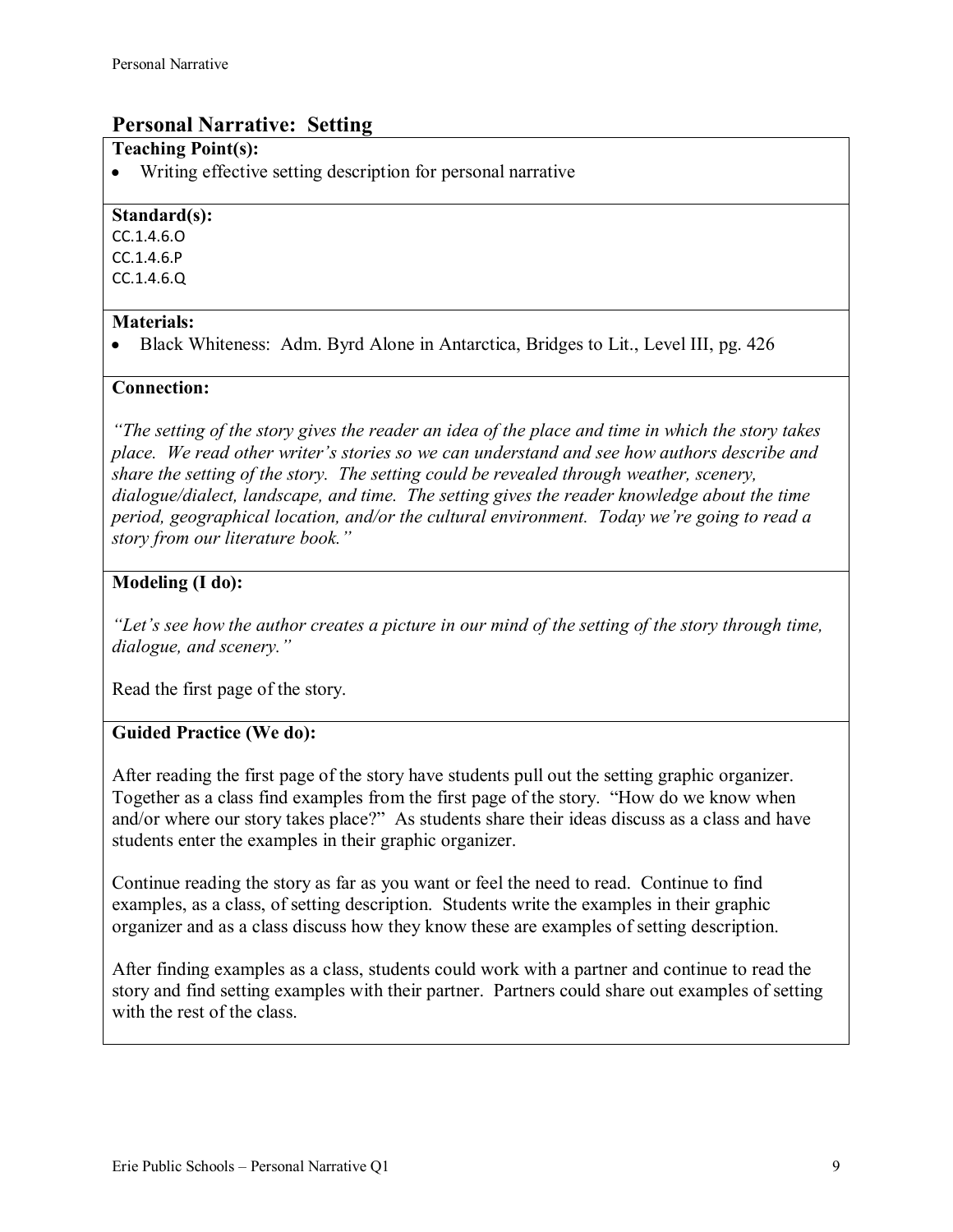### **Independent Practice (You do):**

*"We're going to get out the narrative rough draft we've been writing. Re-read what you have written so far. After reading your story, close your eyes and ask yourself: Where is the story taking place? What does it look like? What does it smell like? What time of day is it? What season is it? Once you've thought about the setting of your story and visualized it, on the next clean sheet in your writing notebook, write down words and phrases that describe where your story takes place. For example, does your story take place at the beach during the summer? Could you write "The hot summer sun beat down on our tanned arms as we dug in the wet sand." Once you've written examples of setting description in your notebook, go back to your narrative rough draft and begin to find places in your story where you can add these setting description ideas. Think about time, scenery, dialogue, and location of your story."* 

#### **Closure:**

*"With your partner, read what you wrote today. Can your partner figure out where the story takes place? When? Other setting details? If you partner does not know where the story takes place, discuss with your partner two places in your story where you could add setting description then add it to your story."* 

#### **Assessment – Check for Understanding**

Assessment will be anecdotal as you walk through the classroom listening to partners share their stories. Writer's workshop will also allow you to check for understanding. Students can also fill out an exit card with one sentence of their revised setting description.

#### **Reflection:**

**Resources and References: (adapted from, acknowledgements)** 

Setting description graphic organizer. Bridges to Literature – Book Level III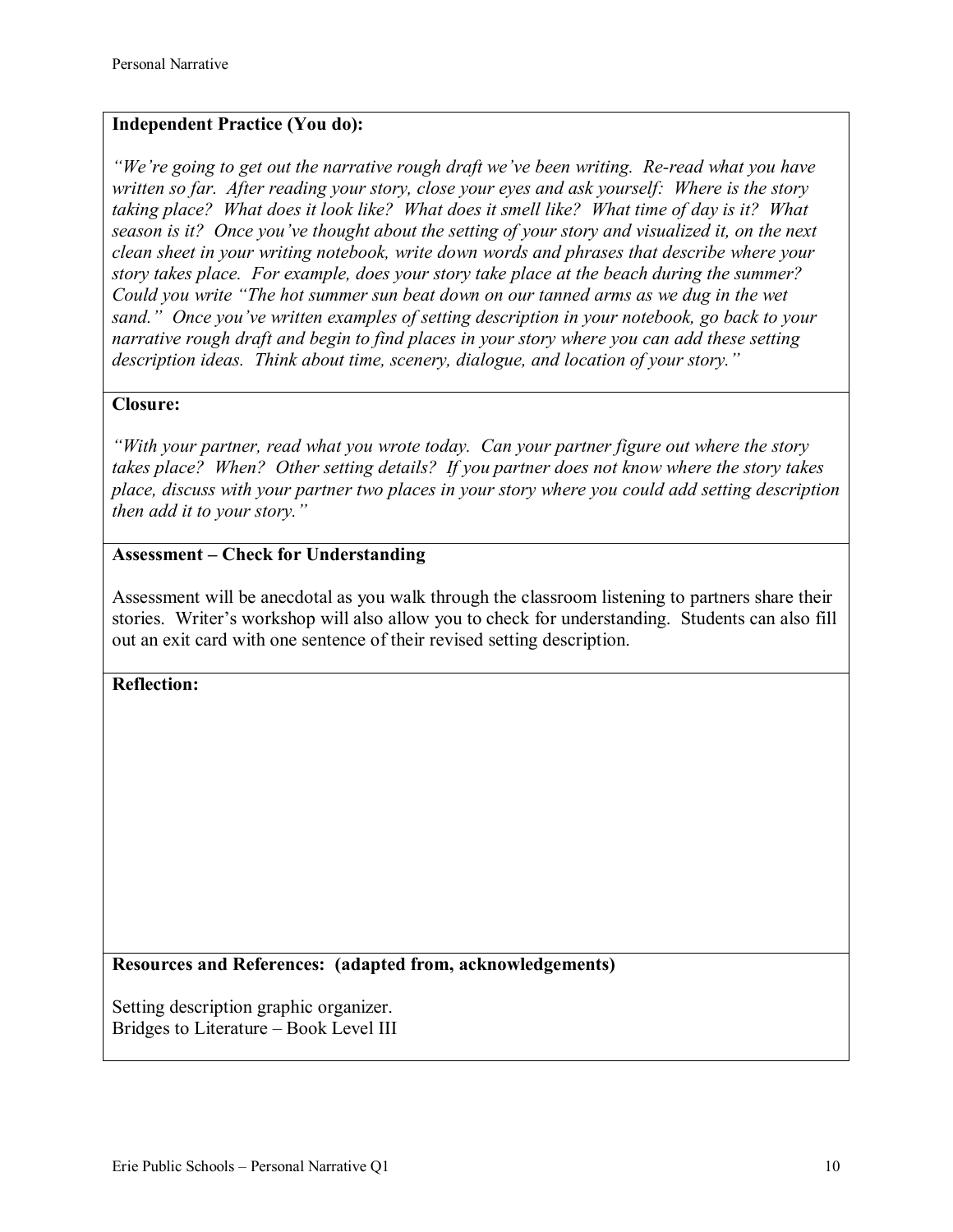|  | <b>SETTING DESCRIPTION:</b> Write words or phrases that describe time and place. |
|--|----------------------------------------------------------------------------------|
|--|----------------------------------------------------------------------------------|

| <b>TIME</b> | <b>PLACE</b> |
|-------------|--------------|
|             |              |
|             |              |
|             |              |
|             |              |
|             |              |
|             |              |
|             |              |
|             |              |
|             |              |
|             |              |
|             |              |
|             |              |
|             |              |
|             |              |
|             |              |
|             |              |
|             |              |
|             |              |
|             |              |
|             |              |
|             |              |
|             |              |
|             |              |
|             |              |
|             |              |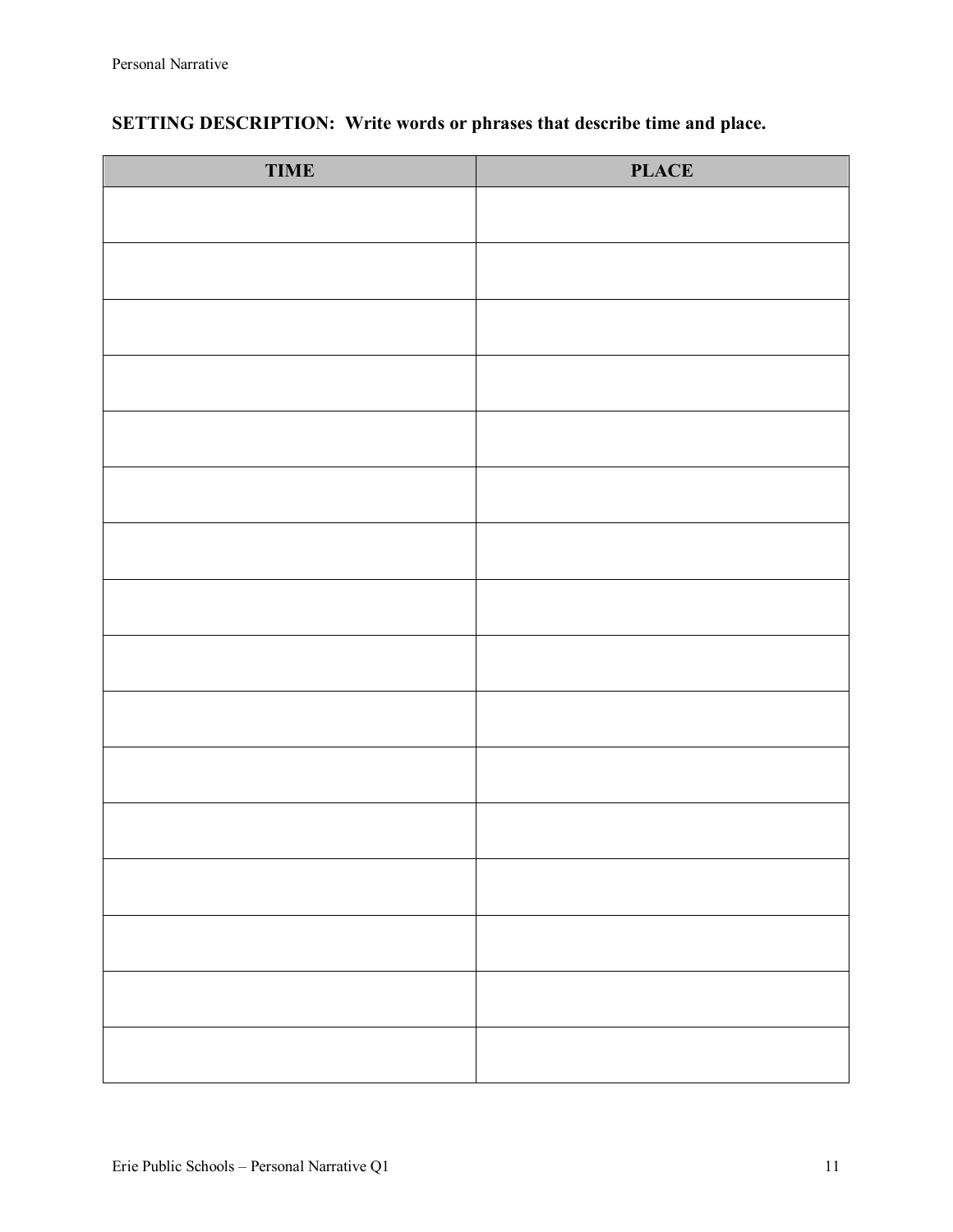## **Personal Narrative: Point of View – Grade 6**

### **Teaching Point(s):**

- Compare first person and third person point of view in narrative writing
- Revise personal narrative for point of view

#### **Standard(s):**

CC.1.4.6.O

CC.1.4.6.P

CC.1.4.6.Q

### **Materials:**

- *Working student writing folder* containing personal narrative drafts
- Pen or pencil
- "Eleven" by Sandra Cisneros handout
- "The Marble Champ" by Gary Soto handout

### **Connection:**

*"Today I'm going to read two children's books, each from a different point of view (POV). What is POV?"* (Take a few answers from class.)

*"What do you think the difference might be between the POVs?"* (Take a few answers)

*Point of view is the author's choice of a narrator for his story. You as a reader get different kinds of information from a story depending upon who is telling the story. There are three major points of view.* 

- **First person**: the narrator is a character in the story and can reveal his/her own thoughts and feelings and what s/he is told by other characters.
	- o (First person uses I, me, my, we, us)
- **Third person**: the narrator is an outsider who can report only what s/he sees and hears like a newspaper reporter.
	- o (Third person uses he, she, they, them)
- **Omniscient**: the narrator is all-knowing (omniscient) and can enter the minds of one or more of the characters.

## **Modeling (I do):**

*As I read these examples* (see text choices above in materials section), *I want you to listen for point of view. You'll be paying attention to the pronouns used – for example, "I" or "he" or "she," AND thinking about what kind of information you get from each different point of view. Consider which story allows you to know what someone is thinking? Which story makes you imagine what someone is thinking, or why someone is doing something.*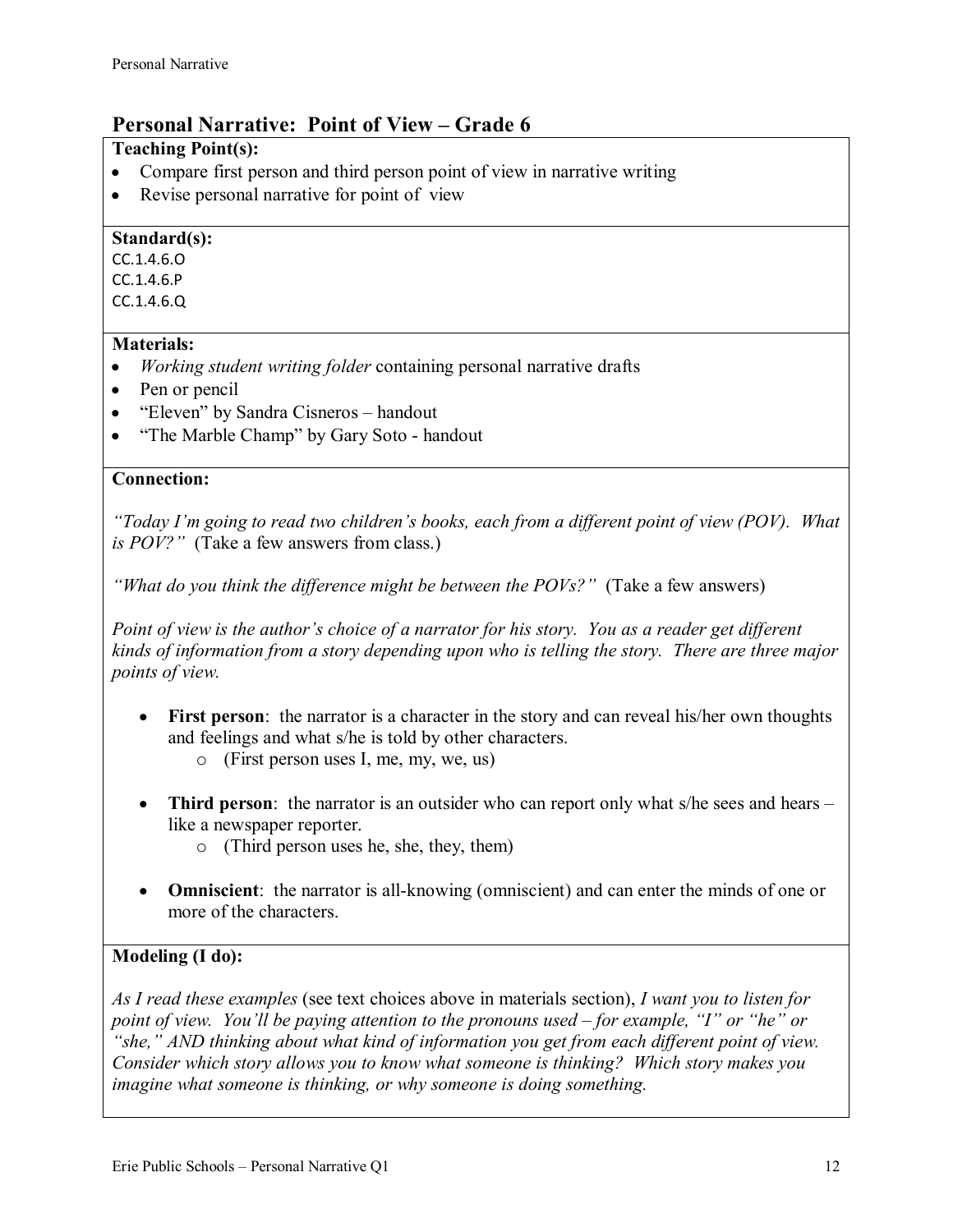After reading, guide a discussion toward understanding that the reader is allowed more personal access to the character when the first person is used, and must infer much more when third person is used. If you share a selection using omniscient POV, continue discussion, pointing out the impact of allowing the readers to know what one or more characters are thinking and doing.

Then discuss which POV would best tell your narrative essay.

You may also want to discuss the usage of past versus present tense.

### **Guided Practice (We do):**

Read the story *"Eleven."* Ask the students what POV the author used. Why do they think the author used first person?

Notice the use of pronouns in the story. Have students find examples of first person POV.

This would be a good time to take our former students' narrative essays. Put them up on the overhead and ask the students to tell you which point of view was used in the story.

Direct students to write the narratives in the first person.

Notice the difference between present and past tense (may be a separate lesson).

### **Independent Practice (You do):**

Have students get out their essays and edit them for discrepancies in point of view and past and present tense.

#### **Closure:**

Have students turn to a partner and share examples of where they changed either point of view or the past/present tense.

### **Assessment – Check for Understanding**

Exit note: Have students show you one sentence from their narrative that was in first person that they changed to third person.

#### **Reflection:**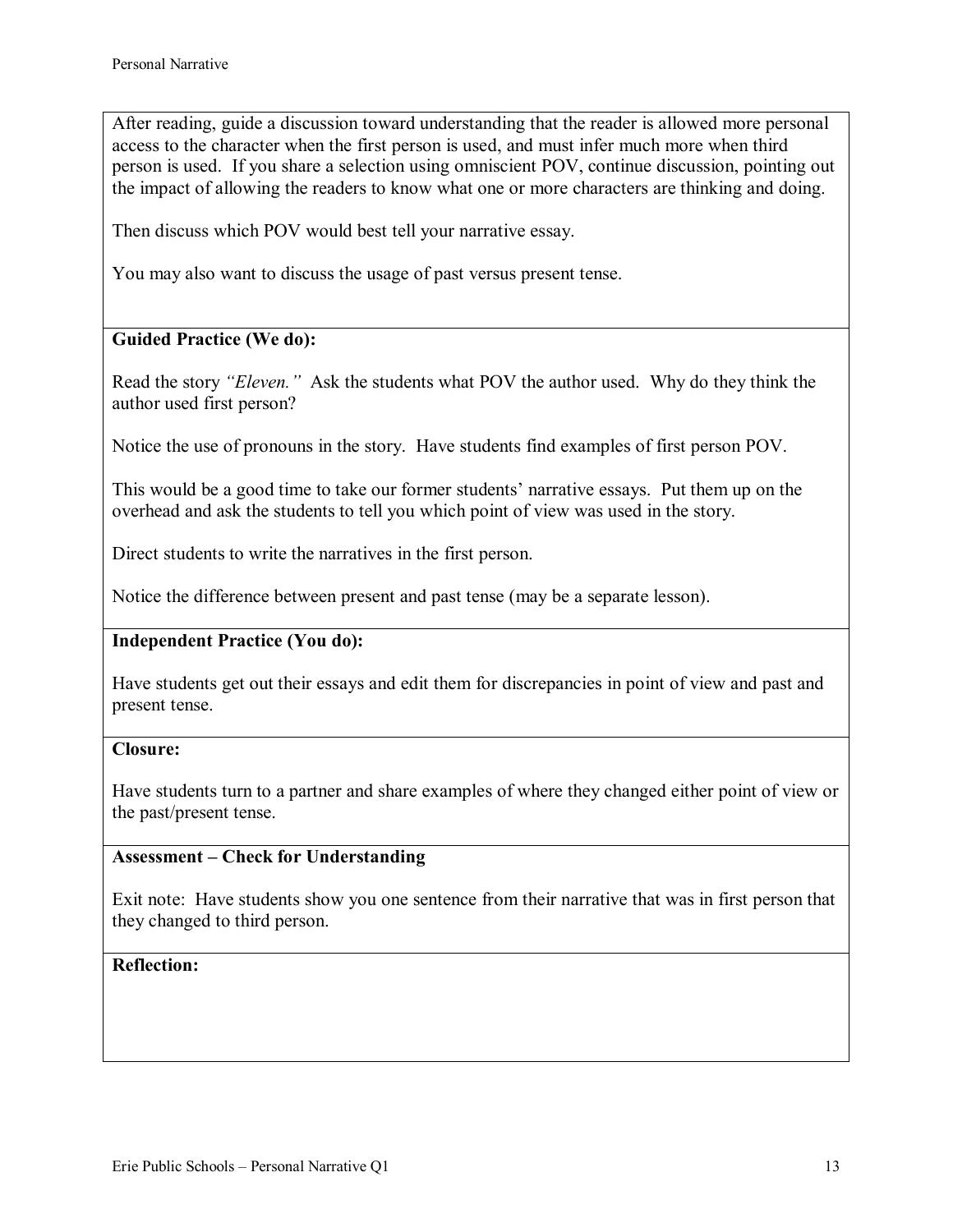**Resources and References: (adapted from, acknowledgements)**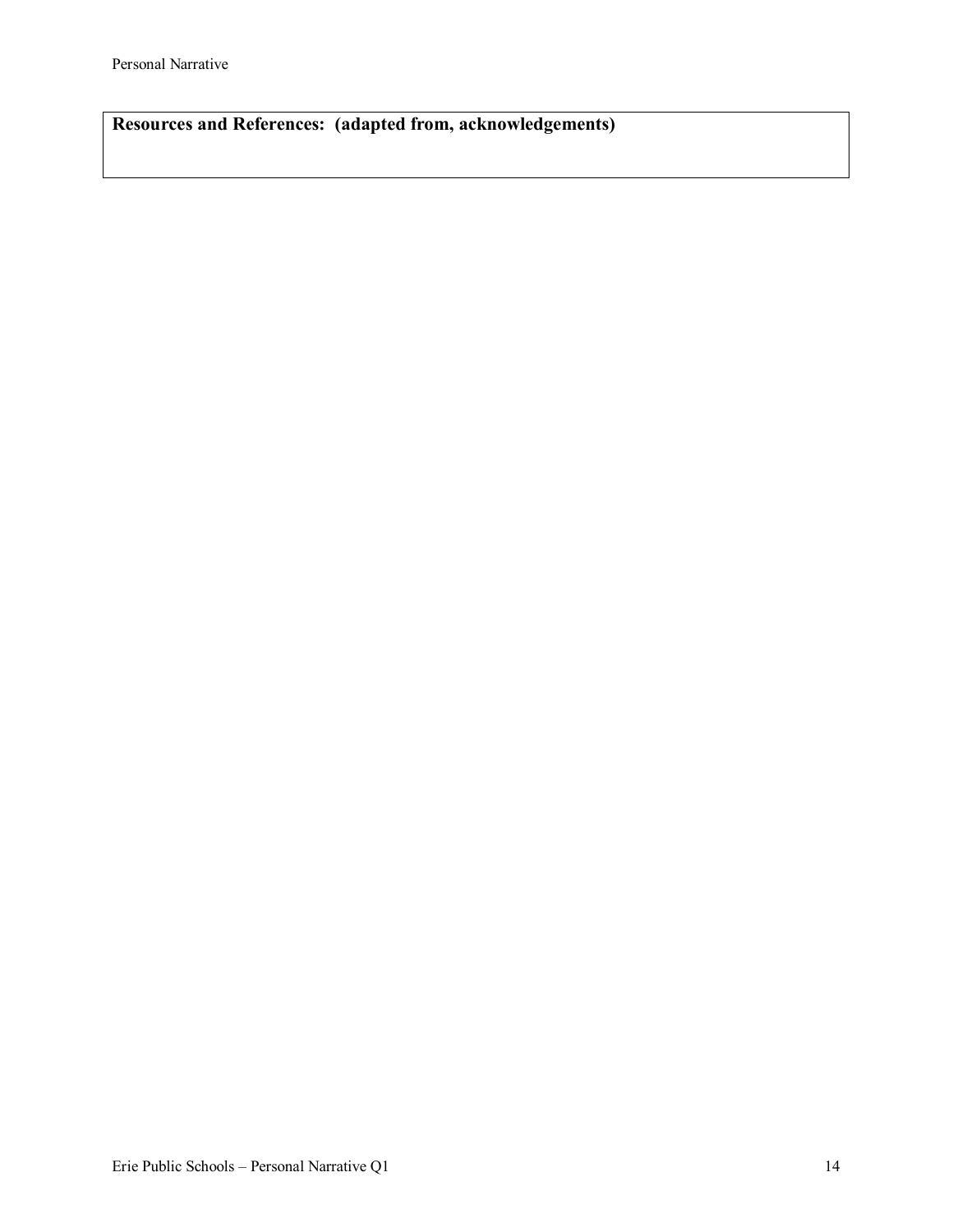## **Eleven**

#### *By Sandra Cisneros*

What they don't understand about birthdays and what they never tell you is that when you're eleven, you're also ten, and nine, and eight, and seven, and six, and five, and four, and three, and two, and one. And when you wake up on your eleventh birthday you expect to feel eleven, but you don't. You open your eyes and everything's just like yesterday, only it's today. And you don't feel eleven at all. You feel like you're still ten. And you are—underneath the year that makes you eleven.

Like some days you might say something stupid, and that's the part of you that's still ten. Or maybe some days you might need to sit on your mama's lap because you're scared, and that's the part of you that's five. And maybe one day when you're all grown up maybe you will need to cry like if you're three, and that's okay. That's what I tell Mama when she's sad and needs to cry. Maybe she's feeling three.

Because the way you grow old is kind of like an onion or like the rings inside a tree trunk or like my little wooden dolls that fit one inside the other, each year inside the next one. That's how being eleven years old is.

You don't feel eleven. Not right away. It takes a few days, weeks even, sometimes even months before you say Eleven when they ask you. And you don't feel smart eleven, not until you're almost twelve. That's the way it is.

Only today I wish I didn't have only eleven years rattling inside me like pennies in a tin Band-Aid box. Today I wish I was one hundred and two instead of eleven because if I was one hundred and two I'd have known what to say when Mrs. Price put the red sweater on my desk. I would've known how to tell her it wasn't mine instead of just sitting there with that look on my face and nothing coming out of my mouth.

"Whose is this?" Mrs. Price says, and she holds the red sweater up in the air for all the class to see. "Whose? It's been sitting in the coatroom for a month."

"Not mine," says everybody. "Not me."

"It has to belong to somebody," Mrs. Price keeps saying, but nobody can remember. It's an ugly sweater with red plastic buttons and a collar and sleeves all stretched out like you could use it for a jump rope. It's maybe a thousand years old and even if it belonged to me I wouldn't say so.

Maybe because I'm skinny, maybe because she doesn't like me, that stupid Sylvia Saldivar says, "I think it belongs to Rachel." An ugly sweater like that, all raggedy and old, but Mrs. Price believes her. Mrs. Price takes the sweater and puts it right on my desk, but when I open my mouth nothing comes out.

"That's not, I don't, you're not . . . Not mine," I finally say in a little voice that was maybe me when I was four.

"Of course it's yours," Mrs. Price says, "I remember you wearing it once." Because she's older and the teacher, she's right and I'm not.

Not mine, not mine, not mine, but Mrs. Price is already turning to page thirty-two, and math problem number four. I don't know why but all of a sudden I'm feeling sick inside, like the part of me that's three wants to come out of my eyes, only I squeeze them shut tight and bite down on my teeth real hard and try to remember today I am eleven, eleven. Mama is making a cake for me for tonight, and when Papa comes home everybody will sing Happy birthday, happy birthday to you.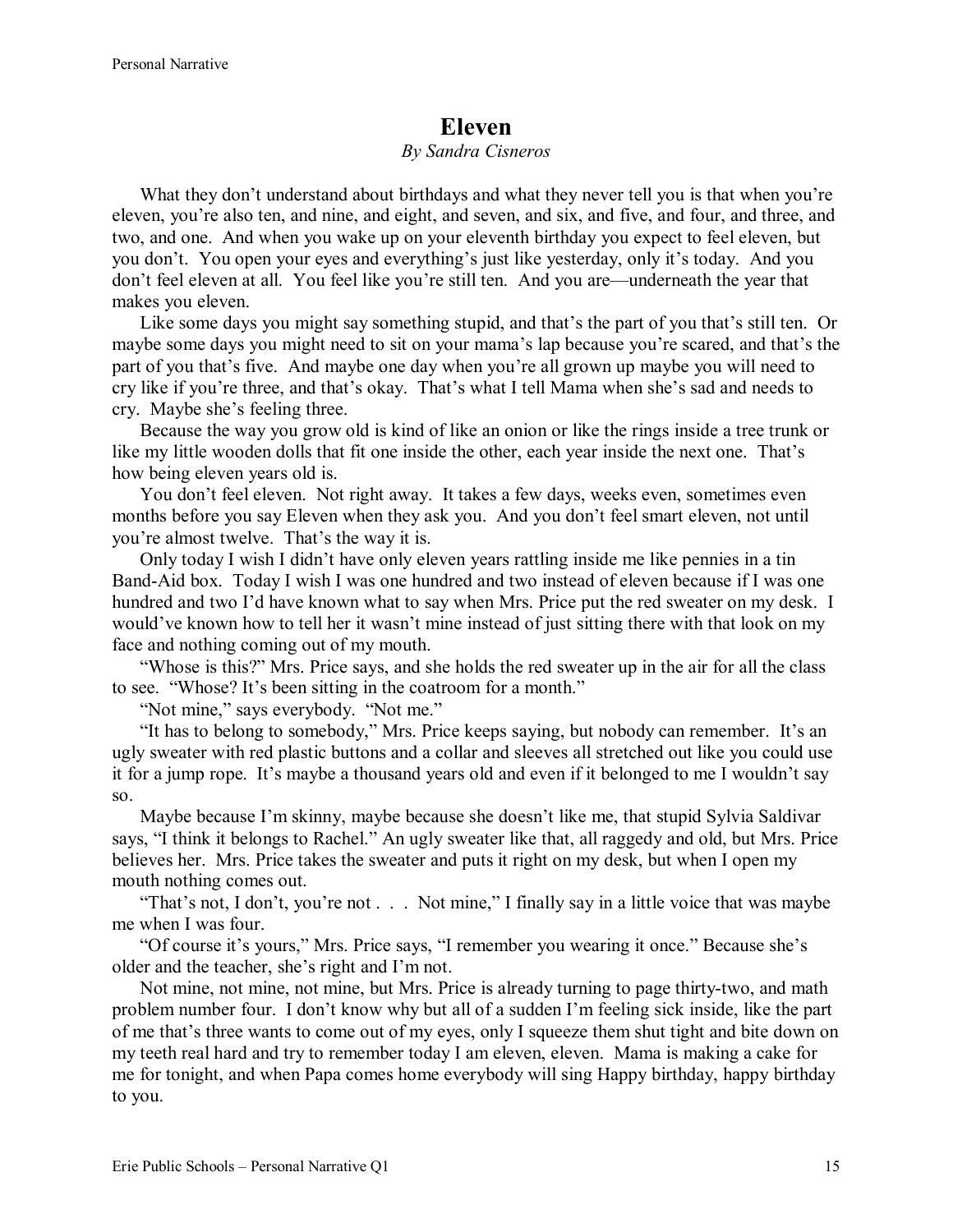But when the sick feeling goes away and I open my eyes, the red sweater's still sitting there like a big red mountain. I move the red sweater to the corner of my desk with my ruler. I move my pencil and books and eraser as far from it as possible. I even move my chair a little to the right. Not mine, not mine, not mine.

In my head I'm thinking how long till lunchtime, how long till I can take the red sweater and throw it over the schoolyard fence, or leave it hanging on a parking meter, or bunch it up into a little ball and toss it in the alley. Except when math period ends Mrs. Price says loud and in front of everybody, "Now, Rachel, that's enough," because she sees I've shoved the red sweater to the tippy-tip corner of my desk and it's hanging all over the edge like a waterfall, but I don't care.

"Rachel," Mrs. Price says. She says it like she's getting mad. "You put that sweater on right now and no more nonsense."

"But it's not—"

"Now!" Mrs. Price says.

This is when I wish I wasn't eleven, because all the years inside of me—ten, nine, eight, seven, six, five, four, three, two, and one—are pushing at the back of my eyes when I put one arm through one sleeve of the sweater that smells like cottage cheese, and then the other arm through the other and stand there with my arms apart like if the sweater hurts me and it does, all itchy and full of germs that aren't mine.

That's when everything I've been holding in since this morning, since when Mrs. Price put the sweater on my desk, finally lets go, and all of a sudden I'm crying in front of everybody. I wish I was invisible but I'm not. I'm eleven and it's my birthday today and I'm crying like I'm three in front of everybody. I put my head down on the desk and bury my face in my stupid clown-sweater arms. My face all hot and spit coming out of my mouth because I can't stop the little animal noises from coming out of me, until there aren't any more tears left in my eyes, and it's just my body shaking like when you have the hiccups, and my whole head hurts like when you drink milk too fast.

But the worst part is right before the bell rings for lunch. That stupid Phyllis Lopez, who is even dumber than Sylvia Saldivar, says she remembers the red sweater is hers! I take it off right away and give it to her, only Mrs. Price pretends like everything's okay.

Today I'm eleven. There's a cake Mama's making for tonight, and when Papa comes home from work we'll eat it. There'll be candles and presents and everybody will sing Happy birthday, happy birthday to you, Rachel, only it's too late.

I'm eleven today. I'm eleven, ten, nine, eight, seven, six, five, four, three, two, and one, but I wish I was one hundred and two. I wish I was anything but eleven, because I want today to be far away already, far away like a runaway balloon, like a tiny o in the sky, so tiny-tiny you have to close your eyes to see it.

From *Woman Hollering Creek* Copyright © 1991 by Sandra Cisneros. Reprinted by permission of Susan Bergholtz Literary Services, New York. All rights reserved.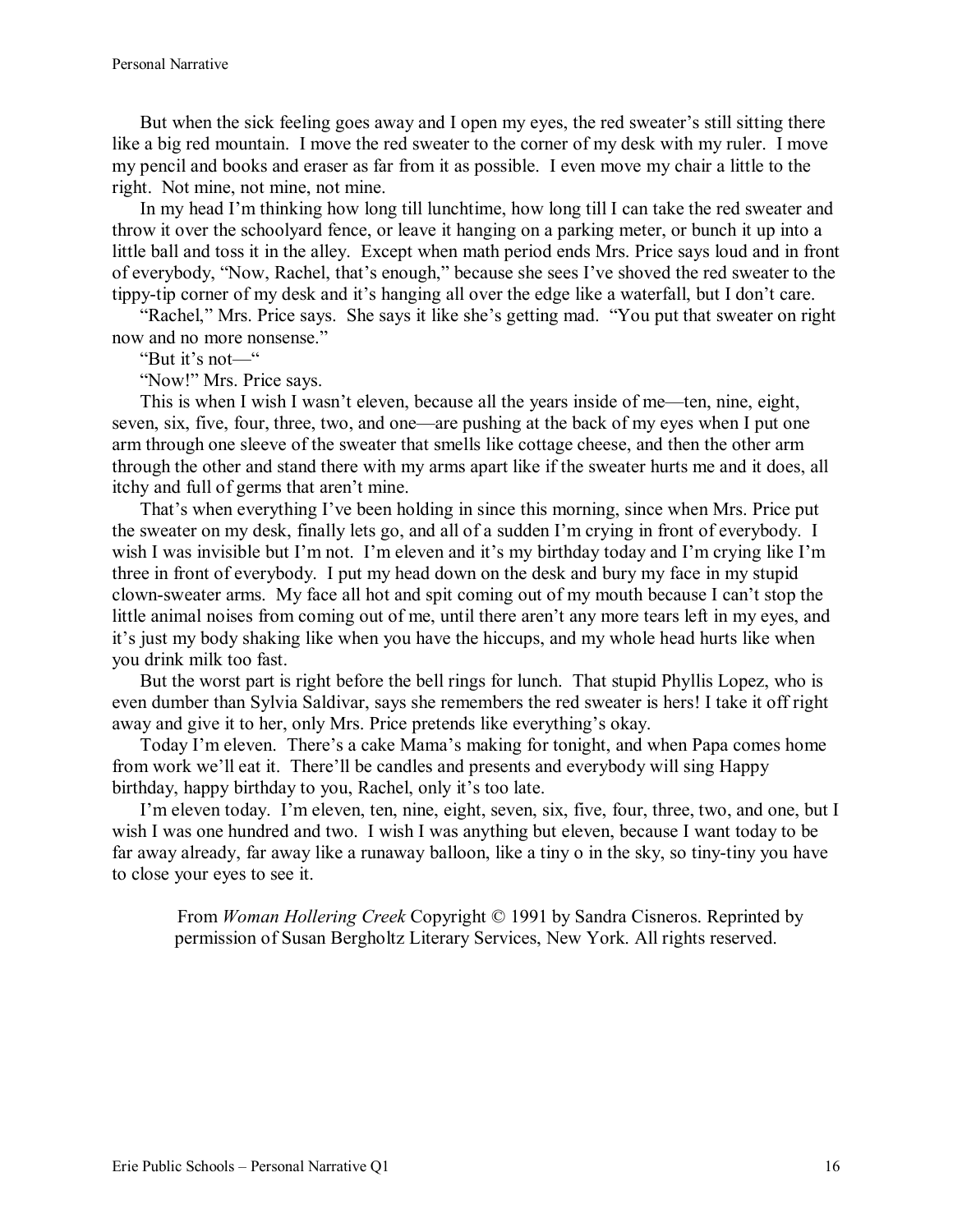## **The Marble Champ**

Lupe Medrano, a shy girl who spoke in whispers, was the school's spelling bee champion, winner of the reading contest at the public library three summers in a row, blue ribbon awardee in the science fair, the top student at her piano recital, and the playground grand champion in chess. She was a straight-A student and—not counting kindergarten, when she had been stung by a wasp—never missed one day of elementary school. She had received a small trophy for this honor and had been congratulated by the mayor.

But though Lupe had a razor-sharp mind, she could not make her body, no matter how much she tried, run as fast as the other girls'. She begged her body to move faster, but could never beat anyone in the fifty-yard dash.

The truth was that Lupe was no good in sports. She could not catch a pop-up or figure out in which direction to kick the soccer ball. One time she kicked the ball at her own goal and scored a point for the other team. She was no good at baseball or basketball either, and even had a hard time making a hula hoop stay on her hips.

It wasn't until last year, when she was eleven years old, that she learned how to ride a bike. And even then she had to use training wheels. She could walk in the swimming pool but couldn't swim, and chanced roller skating only when her father held her hand.

"I'll never be good at sports," she fumed one rainy day as she lay on her bed gazing at the shelf her father had made to hold her awards. "I wish I could win something, anything, even marbles."

At the word "marbles," she sat up. "That's it. Maybe I could be good at playing marbles." She hopped out of bed and rummaged through the closet until she found a can full of her brother's marbles. She poured the rich glass treasure on her bed and picked five of the most beautiful marbles.

She looked out the window. The rain was letting up, but the ground was too muddy to play. She sat cross-legged on the bed, rolling her five marbles between her palms. Yes, she thought, I could play marbles, and marbles is a sport. At that moment she realized that she had only two weeks to practice. The playground championship, the same one her brother had entered the previous year, was coming up. She had a lot to do.

To strengthen her wrists, she decided to do twenty push-ups on her fingertips, five at a time. "One, two, three . . ." she groaned. By the end of the first set she was breathing hard, and her muscles burned from exhaustion. She did one more set and decided that was enough push-ups for the first day.

She squeezed a rubber eraser one hundred times, hoping it would strengthen her thumb. This seemed to work because the next day her thumb was sore. She could hardly hold a marble in her hand, let alone send it flying with power. So Lupe rested that day and listened to her brother, who gave her tips on how to shoot: get low, aim with one eye, and place one knuckle on the ground.

"Think 'eye and thumb'—and let it rip!" he said.

After school the next day she left her homework in her backpack and practiced three hours straight, taking time only to eat a candy bar for energy. With a popsicle stick, she drew an oddshaped circle and tossed in four marbles. She used her shooter, a milky agate with hypnotic swirls, to blast them. Her thumb had become stronger.

After practice, she squeezed the eraser for an hour. She ate dinner with her left hand to spare her shooting hand and said nothing to her parents about her dreams of athletic glory.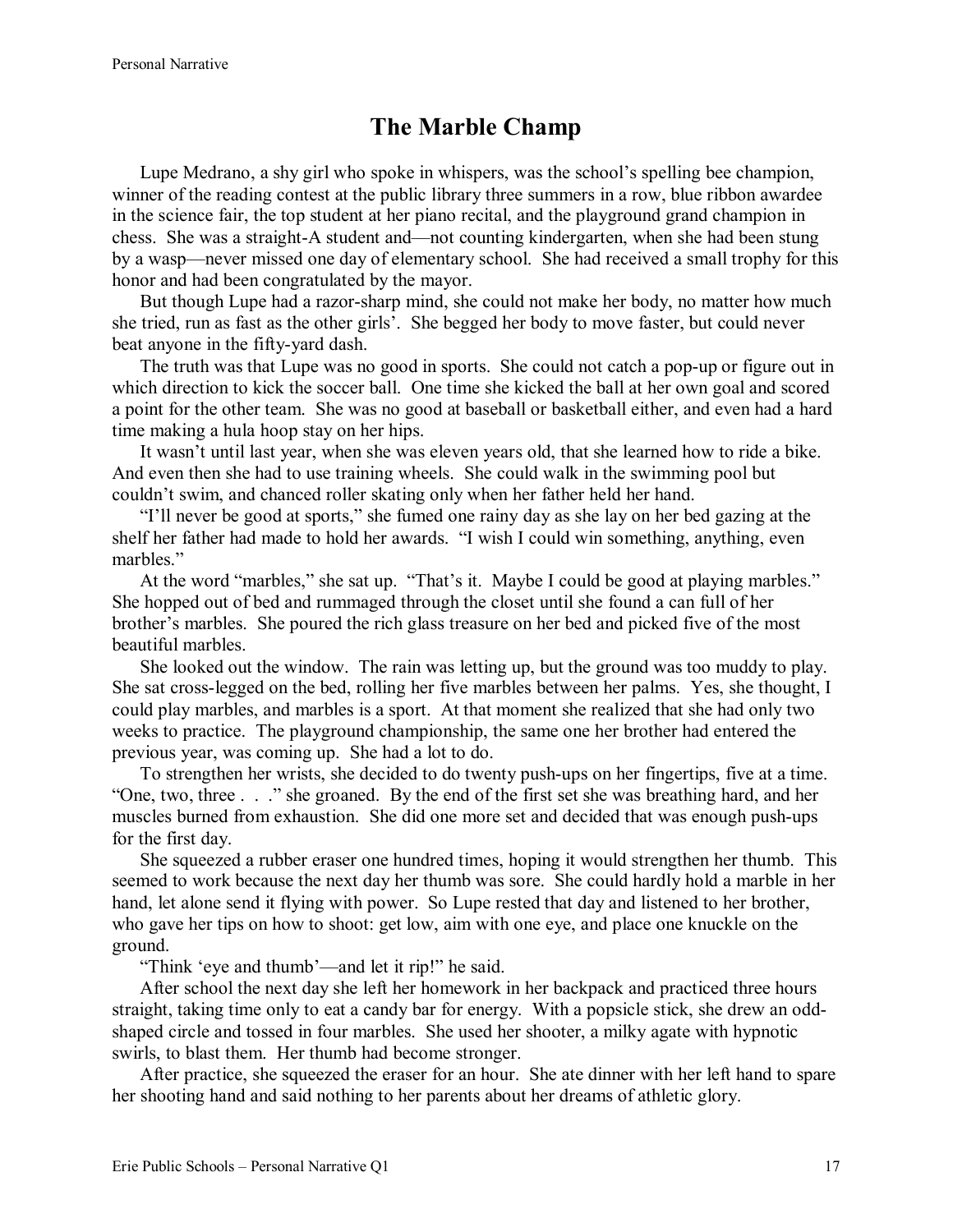Practice, practice, practice. Squeeze, squeeze, squeeze. Lupe got better and beat her brother and Alfonso, a neighbor kid who was supposed to be a champ.

The day of the championship began with a cold blustery sky. The sun was a silvery light behind slate clouds.

She signed up and was assigned her first match on baseball diamond number three.

Lupe, walking between her brother and her father, shook from the cold, not nerves. She took off her mittens, and everyone stared at her thumb. Someone asked, "How can you play with a broken thumb?" Lupe smiled and said nothing.

She beat her first opponent easily, and felt sorry for the girl because she didn't have anyone to cheer for her. Lupe invited the girl, whose name was Rachel, to stay with them. She smiled and said, "OK." The four of them walked to a card table in the middle of the outfield, where Lupe was assigned another opponent.

She also beat this girl, a fifth-grader named Yolanda, and asked her to join their group. They proceeded to more matches and more wins, and soon there was a crowd of people following Lupe to the finals to play a girl in a baseball cap. This girl seemed dead serious. She never even looked at Lupe.

The other girl broke first and earned one marble. She missed her next shot, and Lupe, one eye closed, her thumb quivering with energy, blasted two marbles out of the circle but missed her next shot. Her opponent earned two more before missing. She stamped her foot and said "Shoot!" The score was three to two in favor of Miss Baseball Cap.

Lupe then earned three marbles and was set to get her fourth when a gust of wind blew dust in her eyes and she missed badly. Her opponent quickly scored two marbles, tying the game, and moved ahead six to five on a lucky shot. Then she missed, and Lupe, whose eyes felt scratchy when she blinked, relied on instinct and thumb muscle to score the tying point. It was now six to six, with only three marbles left. Lupe studied the angles. She dropped to one knee, steadied her hand, and shot so hard she cracked two marbles from the circle.

"I did it!" Lupe said under her breath. She rose from her knees, which hurt from bending all day, and hugged her father. He hugged her back and smiled.

Everyone clapped, except Miss Baseball Cap, who made a face and stared at the ground. Lupe told her she was a great player, and they shook hands. A newspaper photographer took pictures of the two girls standing shoulder-to-shoulder, with Lupe holding the bigger trophy.

Lupe then played the winner of the boys' division, and after a poor start beat him eleven to four.

The head referee and the President of the Fresno Marble Association stood with Lupe as she displayed her trophies for the newspaper photographer. Lupe shook hands with everyone, including a dog who had come over to see what the commotion was all about.

Back home, in the privacy of her bedroom, she placed the trophies on her shelf and was happy. She had always earned honors because of her brains, but winning in sports was a new experience. She thanked her tired thumb. "You did it, thumb. You made me champion." As its reward, Lupe went to the bathroom, filled the bathroom sink with warm water, and let her thumb swim and splash as it pleased. Then she climbed into bed and drifted into a hard-won sleep.

> "The Marble Champ" from BASEBALL IN APRIL AND OTHER STORIES, copyright © 1990 by Gary Soto, reprinted by permission of Harcourt, Inc.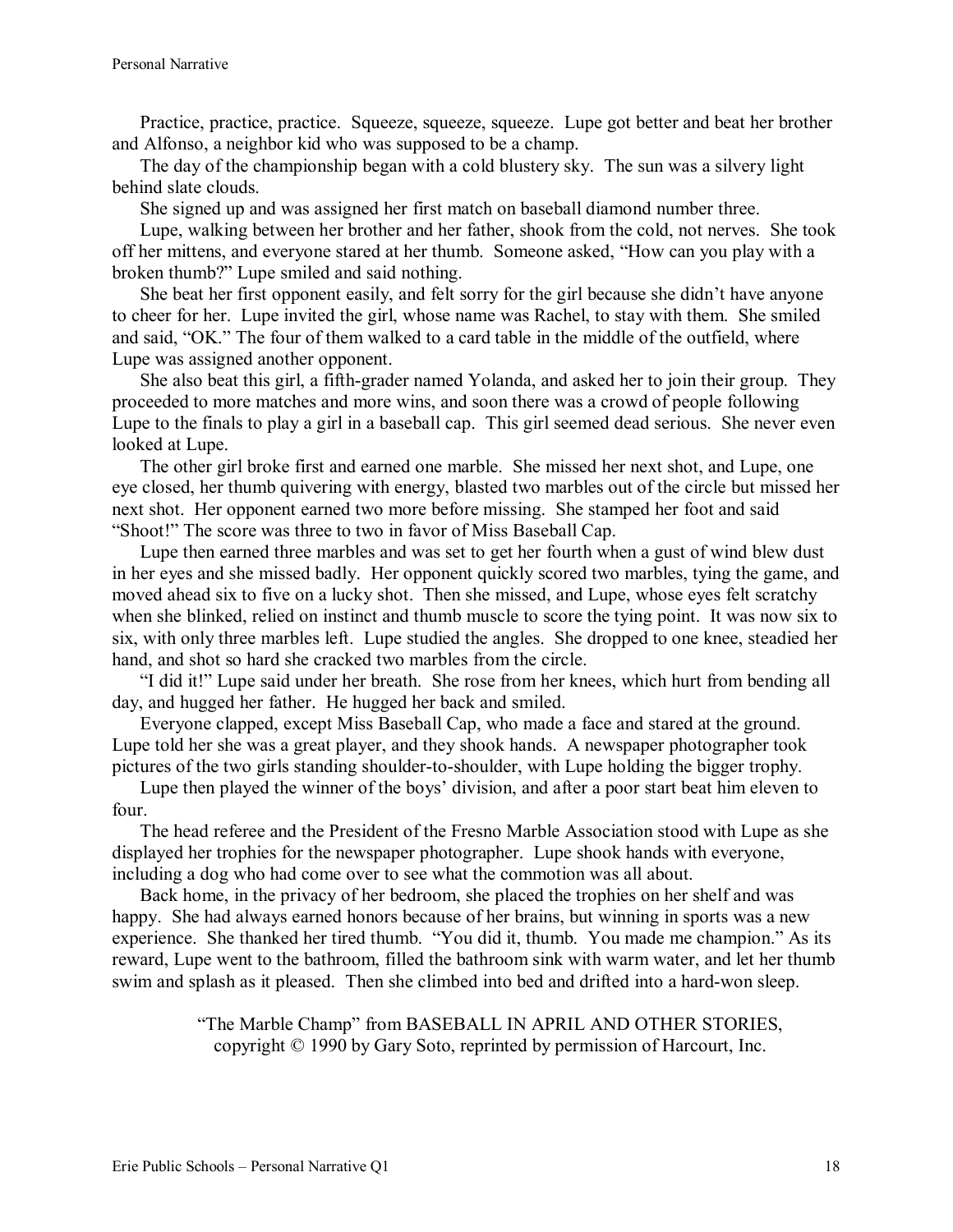## **Elements of Verbal and Nonverbal Communication Handout**

#### **Verbal Elements**

- Volume (loud, soft)
- $\bullet$  Melody, pitch (high, low)
- Pace (speed)
- Tone (emotional quality, attitude)
- Enunciation (clear, mumbled)

### **Nonverbal Elements**

- Eye Contact
- Facial Expression
- Gesture (meaningful motions of arms and hands)
- Posture (position of body)
- Proximity(distance from other characters or objects

NOTE: Please add examples of each (or have students do so) to make this handout more useful.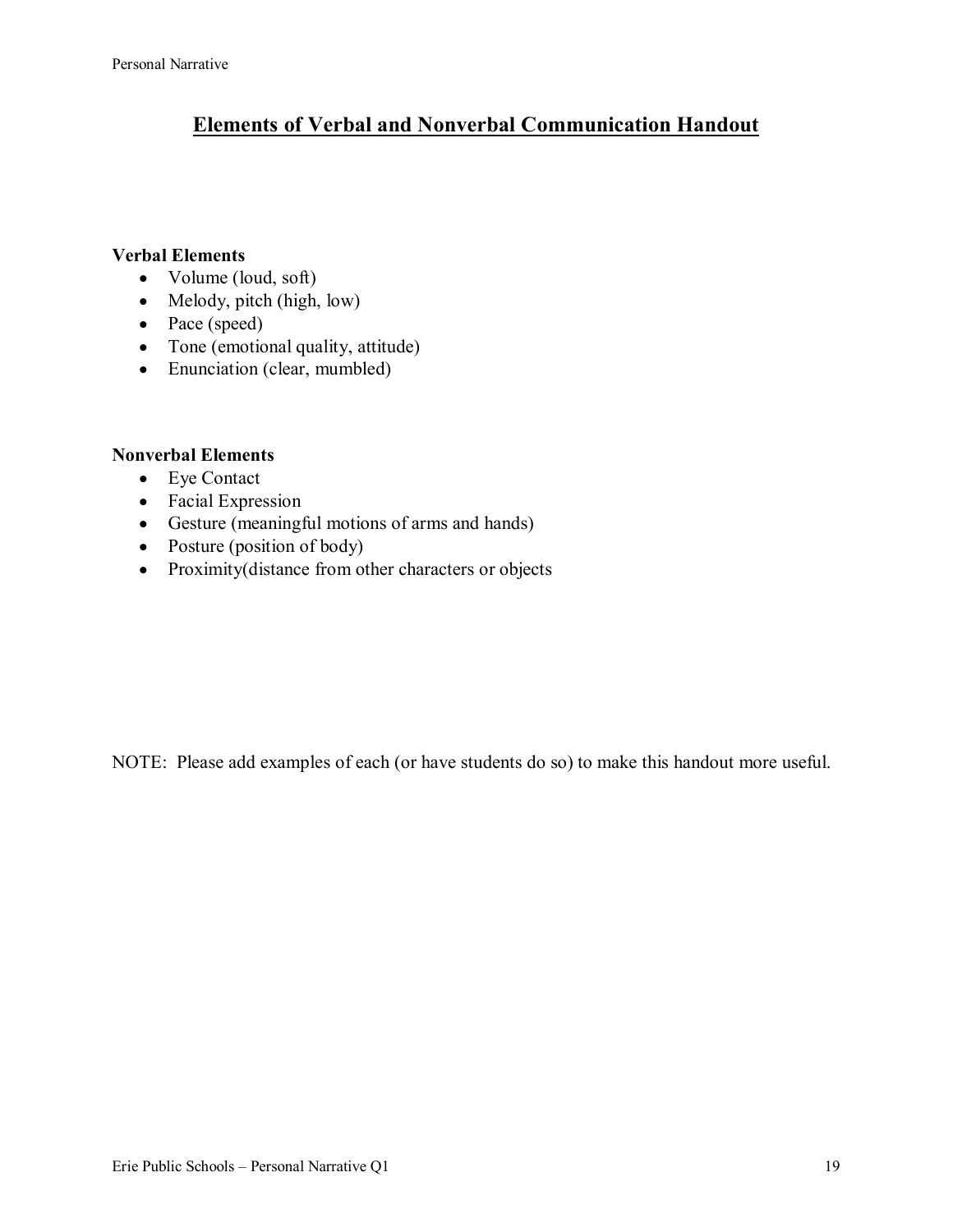## **Personal Narrative: Ensuring the Narrative has Conflict**

### **Teaching Point(s):**

Write personal narrative that includes a conflict

### **Standard(s):**

CC.1.4.6.O CC.1.4.6.P CC.1.4.6.Q

### **Materials:**

- Diagram handout
- Individual student's *working writing folder*
- "The Three Little Pigs" by Joseph Jacobs handout

### **Connection:**

Ask students/have a discuss:

*"Have you ever read a story with no plot? Was there really no plot or was the story just boring? What makes for a good plot? What makes for a boring plot?* 

Define plot –

*"A plot is a series of events related to a central conflict or struggle. The structure of a plot is based on an author's choice of events related to that conflict and the order of those events."* 

Teacher could record ideas and/or definition and project them, or write on board.

## **Modeling (I do):**

Put a blank plot chart on your blackboard or document camera. As a class, label the parts of a plot on the chart.

*"Because you are all writers your personal narrative will need to have a plot. Just because it happened to you doesn't mean you can write about it!"* 

(Meaning: not everything that happens to you is worthy of a story because there's not always a conflict involved.)

## **Guided Practice (We do):**

Read *"The Three Little Pigs"* out loud. After finishing the story, as a class, plot out the story. What is the conflict? The turning point? The resolution? What are the most important parts for the rising action, which lead to the turning point and the most important parts of the falling action which lead to the resolution? Make sure students understand that the resolution fixes the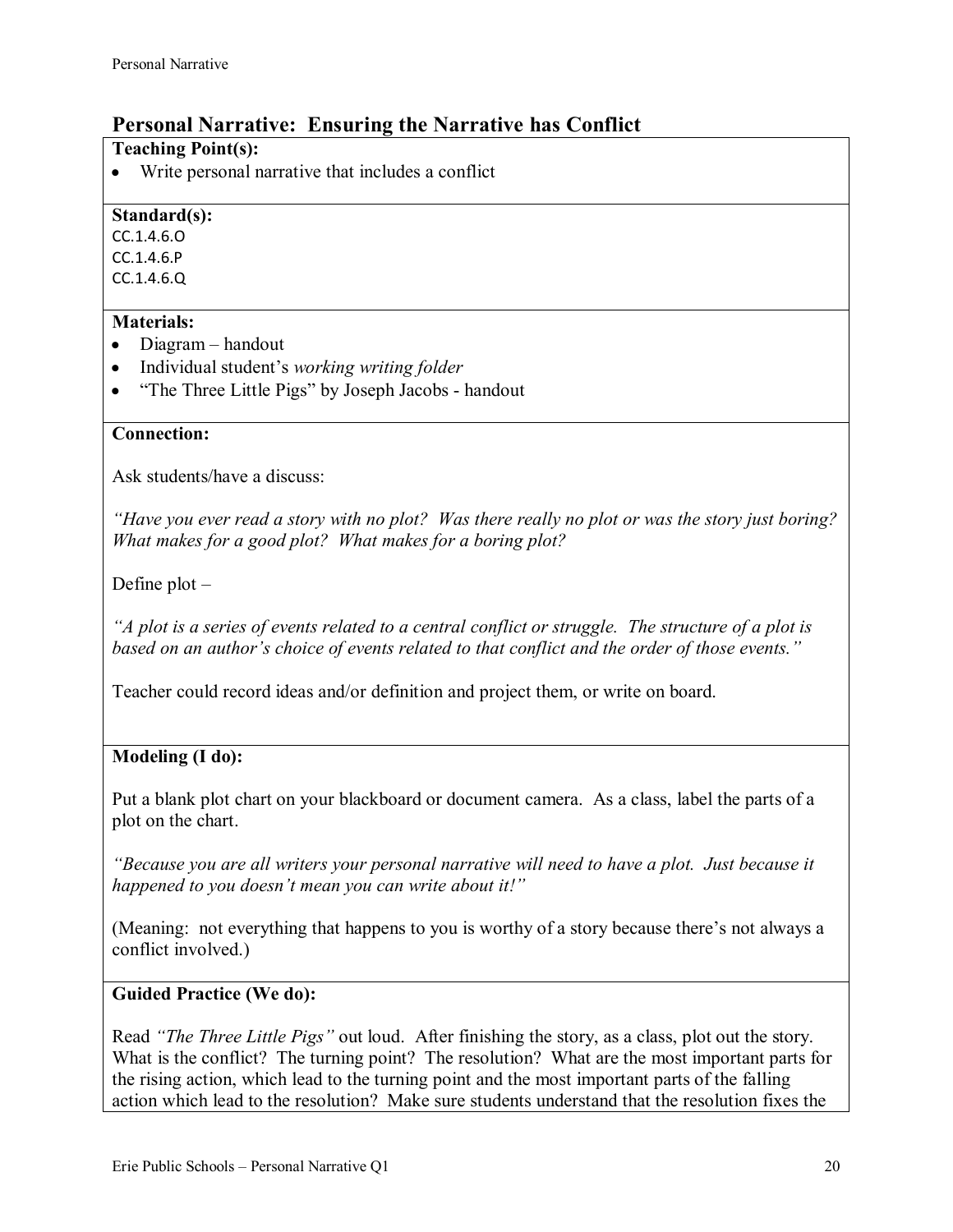## conflict.

Read as many children's stories as necessary.

**ELL/SpEd/Struggling Learners:** Reading the story aloud will benefit students in their understanding of plot. You may also wish to give students a copy of a blank plot chart for their own story.

**TAG**: Depending on the topic a student selects, s/he could include more than one conflict.

### **Independent Practice (You do):**

Ask students to get out their personal narrative draft. Have students ask themselves:

- Do you have a conflict?
- What is it?
- What is your turning point and what leads to it?
- What is your falling action and how does it lead to the resolution?
- Does the resolution fix the conflict?

If students can't answer these questions, they need to begin to work on rewriting so these questions are answered. If necessary, give a blank plot chart.

#### **Closure:**

Have the students find a partner and answer the above questions or read one another's stories and locate the above items within stories.

#### **Assessment – Check for Understanding**

Stories will contain a plot and conflict.

#### **Reflection:**

**Resources and References: (adapted from, acknowledgements)**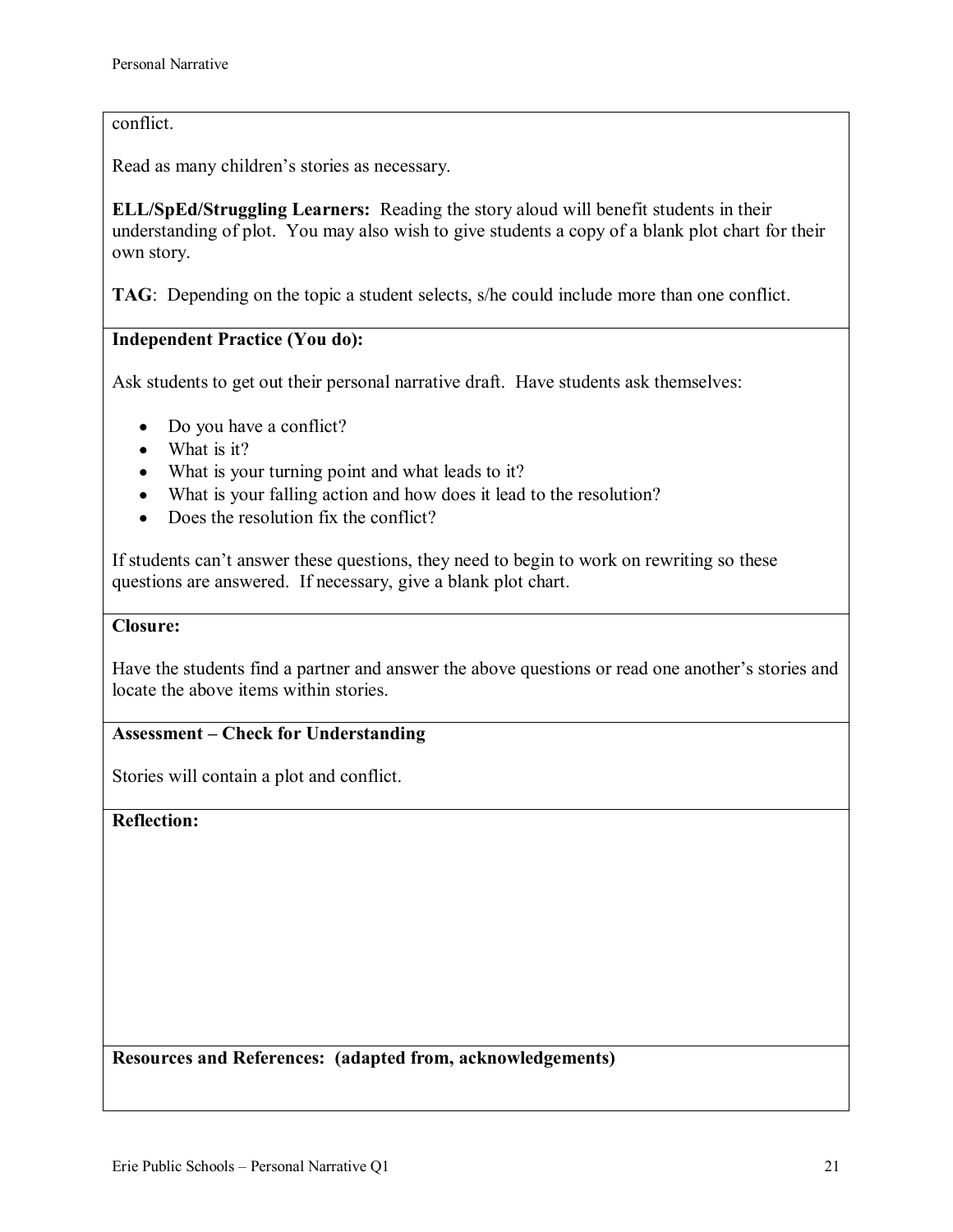Personal Narrative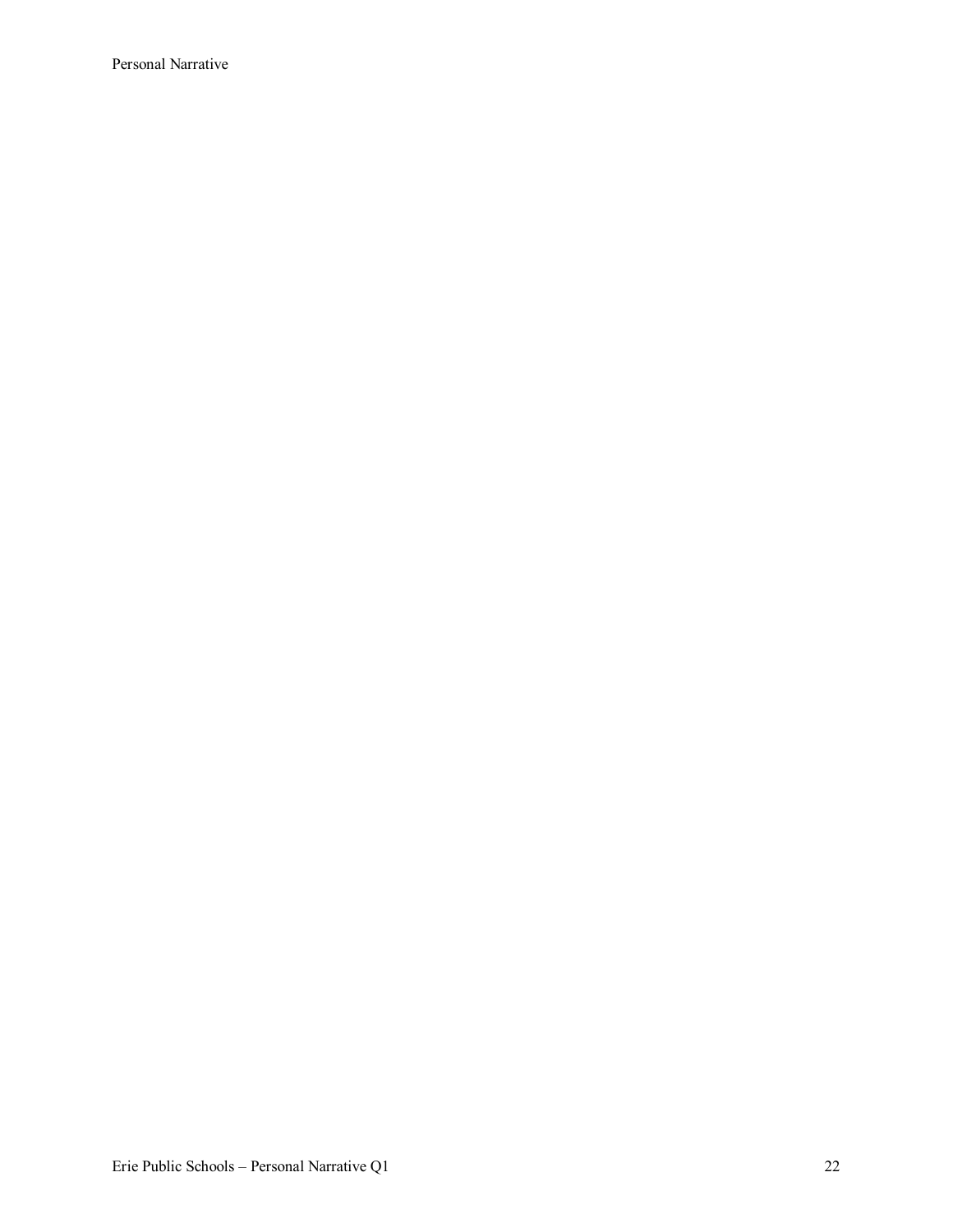## **"The Three Little Pigs"**

*by Joseph Jacobs* 

Once upon a time there was a mother pig with three little pigs.

Because they were growing up quickly and it was getting harder to care for them, she sent them into the world to earn their fortunes.

The first pig to leave home met a farmer in the fields with a bundle of straw.

"Please, sir," said the First Little Pig to the Farmer. "Give me that straw so I can build a fine home."

So the Farmer gave the First Little Pig some straw, and he built himself a house.

One day, a Wolf came along to the door of the First Little Pig's straw house.

"Little pig, little pig, let me come in," said the Wolf, knocking.

"Not by the hair on my chinny chin chin," replied the First Little Pig behind the locked door.

"Then I'll huff and I'll puff, and I'll blow your house in!"

So the Wolf huffed and he puffed, and he blew the house in.

Then the Wolf ate the First Little Pig.

The next pig to leave home met a Woodsman in the forest with a bundle of sticks.

"Please, sir," said the Second Little Pig to the Woodsman. "Give me those sticks so I can build a nice home."

So the Woodsman gave the Second Little Pig some sticks and he built himself a house.

Then along came the Wolf to the Second Little Pig's house of sticks.

"Little Pig, little Pig, let me come in," said the Wolf.

"No, no, no!" replied the Second Little Pig. "Not by the hair of my chinny chin chin."

"Then I'll huff and I'll puff, and I'll blow your house in!"

So the Wolf huffed and he puffed, and he puffed and he huffed.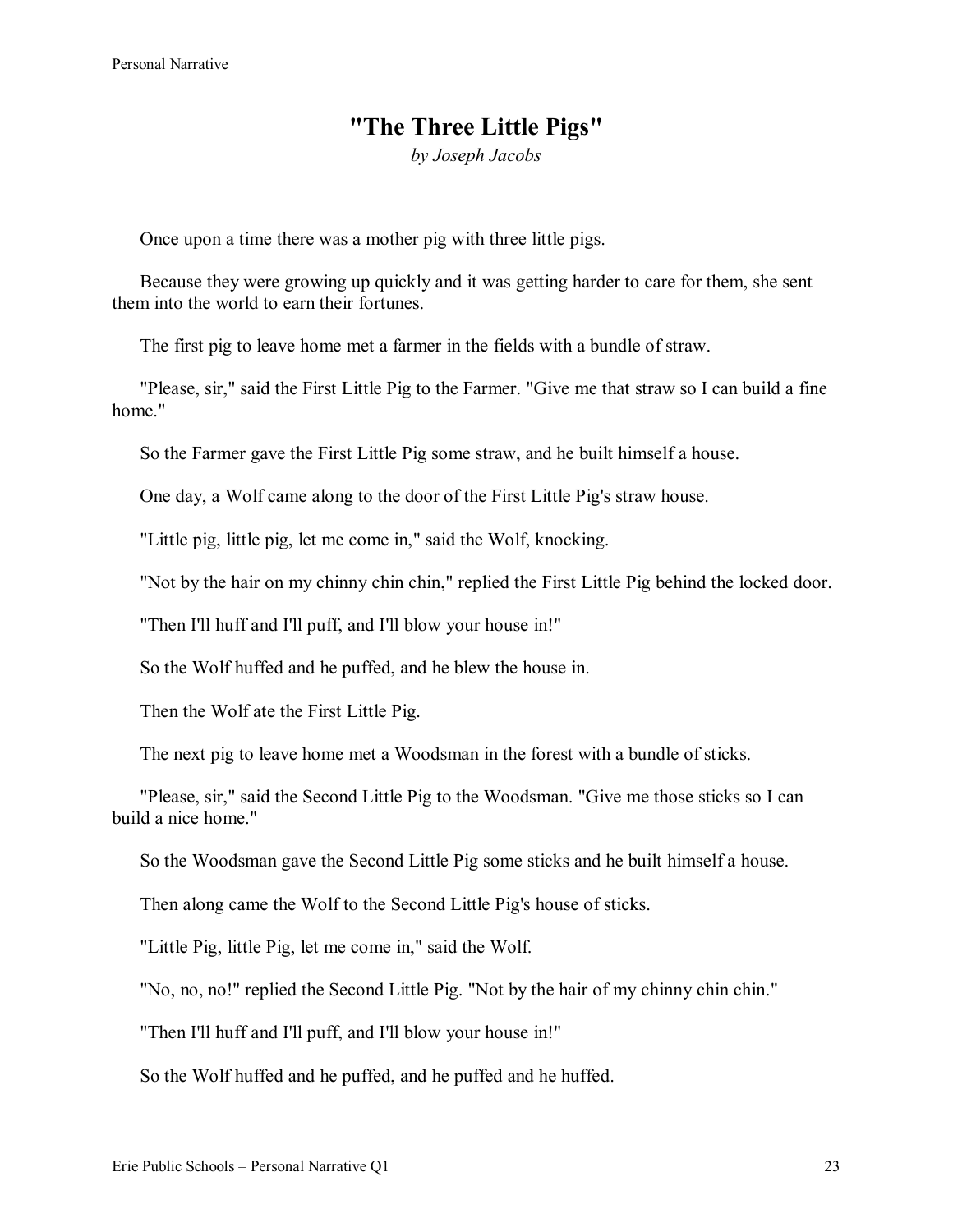And at last the Wolf blew the house down then ate the Second Little Pig.

Now the Third Little Pig met a Carpenter in town with a load of bricks.

"Please, sir," said the Third Little Pig to the Carpenter. "Give me those bricks so I can build a great home."

So the Carpenter gave the Third Little Pig some bricks and he built himself a house.

And so the Wolf came to his house, as he had done with the other pigs.

"Little Pig, little Pig, let me come in," said the Wolf.

"No, no, no," replied the Third Little Pig. "Not by the hair of my chinny chin chin."

"Then I'll huff and I'll puff, and I'll blow your house in."

Well the Wolf huffed and he puffed, and he puffed and he huffed.

And he puffed and he huffed, and he huffed and he puffed.

But the Wolf could not blow down the Third Little Pig's solid brick house.

"Little pig," said the Wolf, "I know where there's a field of turnips.

The Third Little Pig asked: "Where?"

"In Mr. Smith's garden. Tomorrow morning I'll call at six o'clock and we'll go dig up some dinner."

"Very well."

Next morning the Third Little Pig rose at five.

He went to Mr. Smith's garden, dug up the turnips, and was home before six.

When the Wolf came at six he asked, "Little Pig, are you ready?"

"Ready!" he replied. "I have gone to Mr. Smith's and come back, and have a pot-full for dinner!"

The Wolf was now terribly angry for having been tricked by the Third Little Pig.

"I'm going to eat you little pig," shouted the Wolf. "Here I come down the chimney to get you!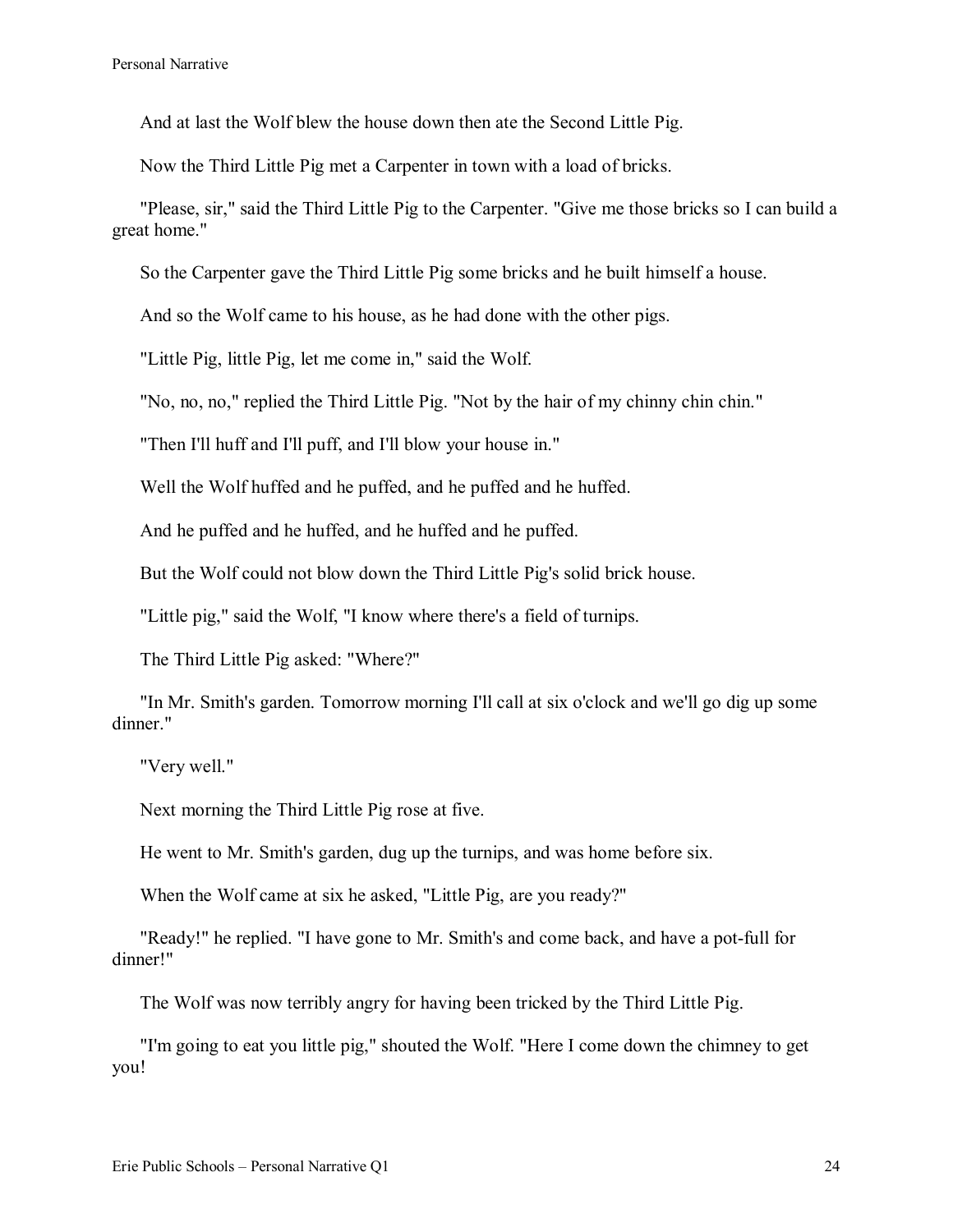So the Wolf found a ladder and climbed up to the little pig's roof.

Meanwhile the Third Little Pig lit a blazing fire beneath the pot of turnips and water in the fireplace.

Then just as the Wolf came down the chimney the little pig took off the cover and the Wolf fell in.

Into the pot fell the wolf, with a big splash. And that was the end of the wolf. And so the Third Little Pig slammed on the cover and cooked up a pot of Wolf and turnip stew. The third little pig was too clever for him, and lived happily ever after.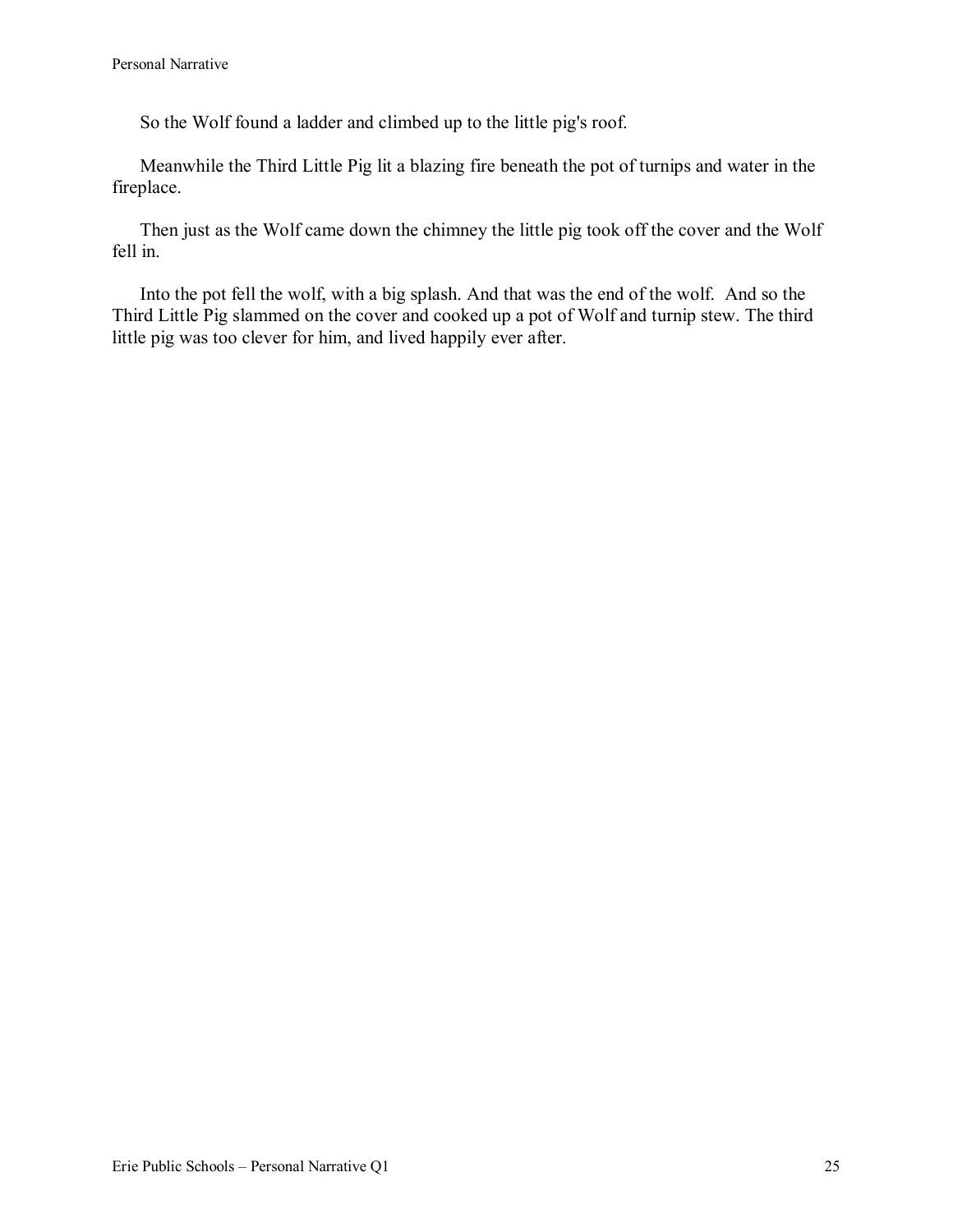## **Plot Diagram Assignment**

Create a plot diagram using events from the story you have been reading. This diagram needs to include both words and pictures. See example



**Exposition** –setting, characters, main conflicts are introduced to the reader; this is the beginning of a novel or story and may be short or long, but is always flat (little action or emotion).

**Rising Action** - the round characters are developed, the conflicts are increased and acted out in many ways, motives are introduced, things happen; generally, the major part of a novel or story. Include at least five major events from the story

**Climax** - the "high point" of a story in which the major conflicts erupt in some kind of final showdown (fight, argument, violent or physical action, very tense emotional moment...); at the end of the climax, the "winner" will be clear (there is not always a winner!). This is the point in the story where something CHANGES.

**Falling Action** - what events immediately follow the climax; a kind of "cleaning up."

**Resolution/Denouement** - where everything ends; the reader may have some sense of "closure" or may be asked to think about what might come next; in fairy tales, the Happy Ending; in some novels, you will read about the characters many years later.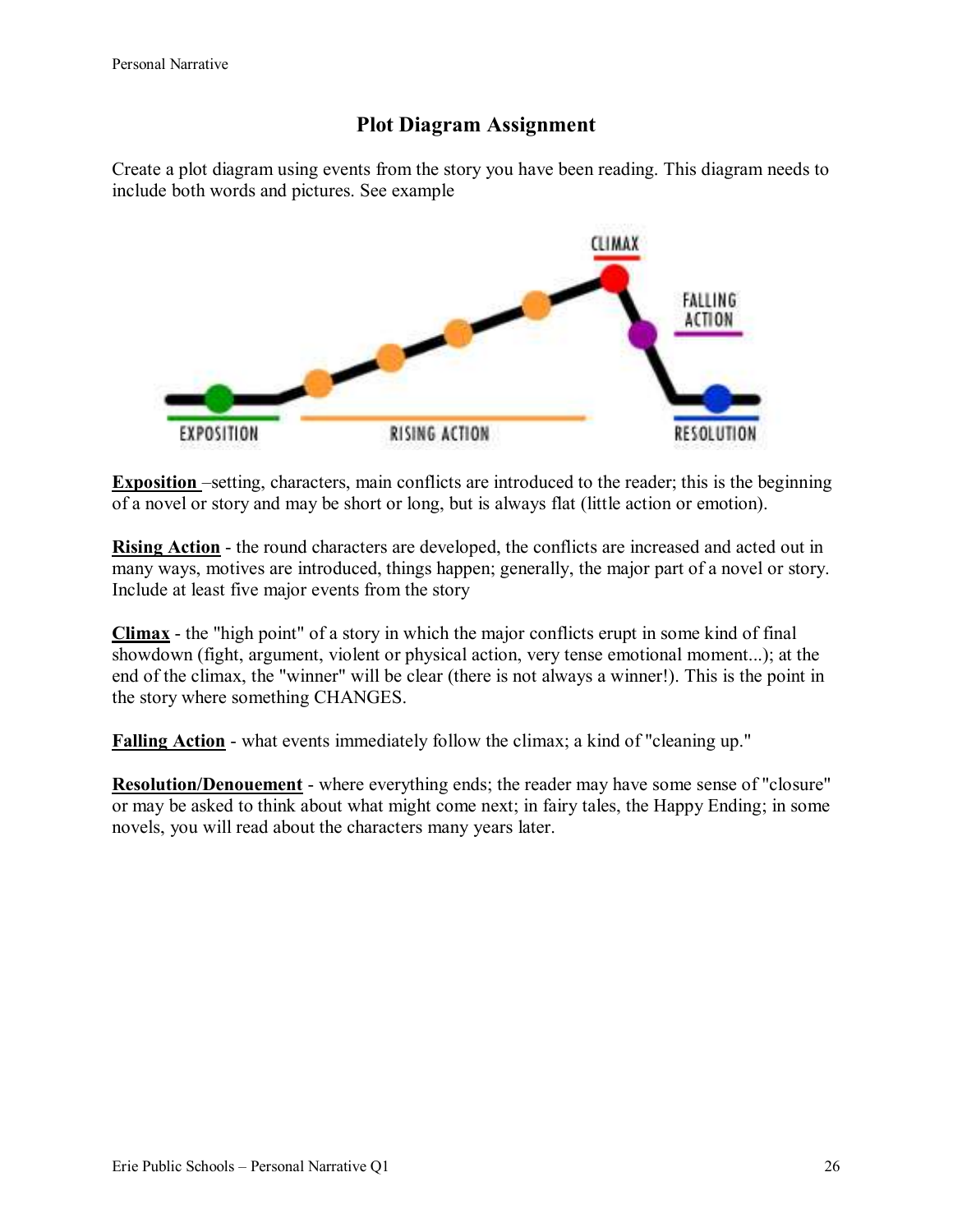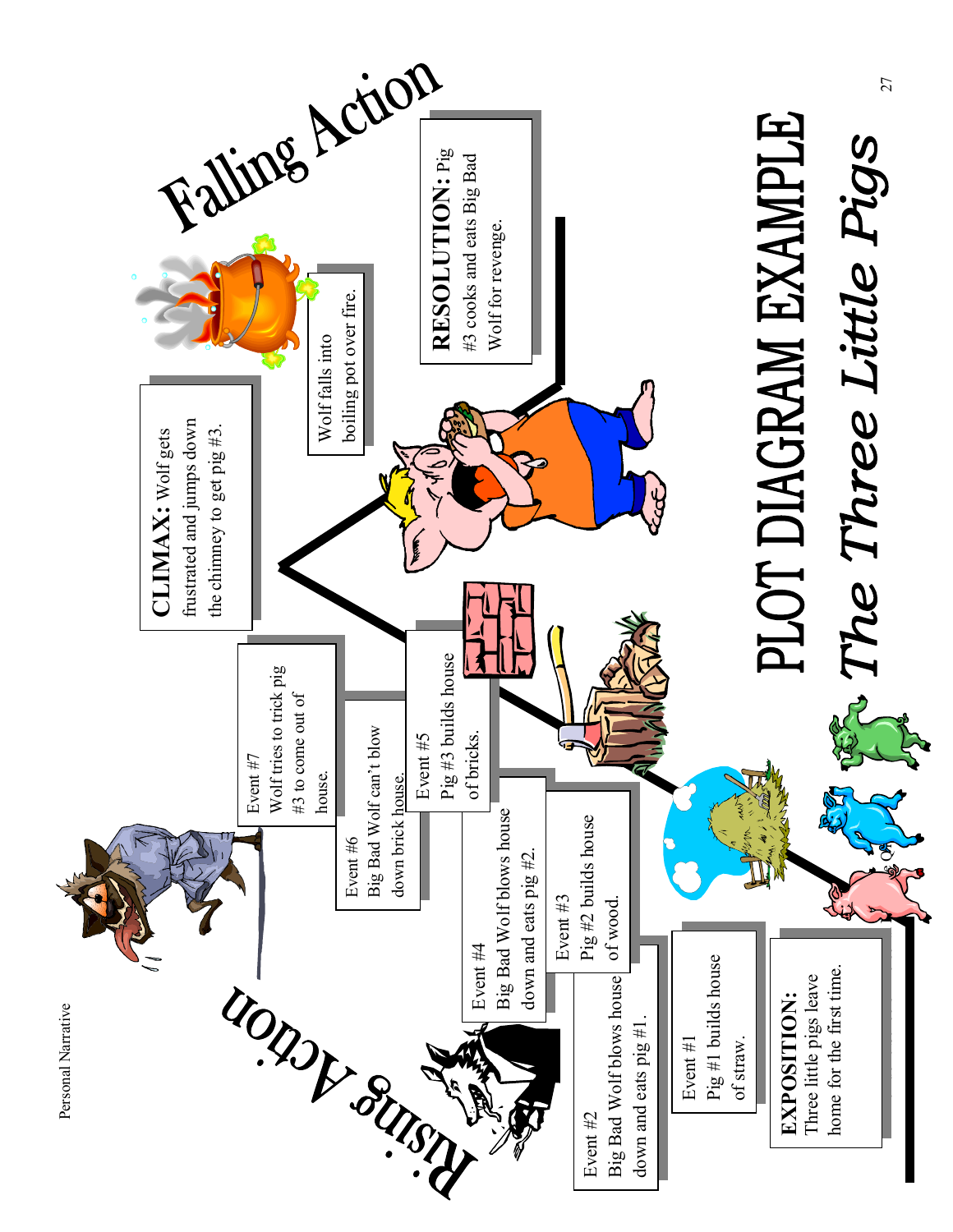## **Personal Narrative: Show Don't Tell – Adding Description**

#### **Teaching Point(s):**

- Use sensory details and clear language in personal narrative
- Focus on word choice

#### **Standard(s):**

CC.1.4.6.O CC.1.4.6.P CC.1.4.6.Q

## **Materials:**

- Show Don't Tell Sentence Activity (part one)
- Show Don't Tell (part two)

### **Connection:**

*When writing your narrative you want to show the reader what is happening – not tell the reader what is happening. For example, if you're writing a story about a fight with your mom don't tell me, "I fought with my mom." Actually show me the fight through the dialogue. Don't tell me you went to the beach for spring break, show me through the sights, sounds, smells, tastes, and your feelings what going to the beach was like.* 

### **Modeling (I do):**

- Pass out the handout on Show Don't Tell
- Model the first sentence for the class by rewriting it to include showing detail
- As a class, select a sentence and have students orally suggest how it might be changed to include details
- Write students' suggestions for all to see

Students can add details through:

- Setting description
- Character description
- Dialogue
- Internal monologue
- Figurative language (similes, metaphors, personification)
- Flashback

### **Guided Practice (We do):**

- Have students work on handout together in small groups
- Select one sentence per group to share with whole class after they have rewritten it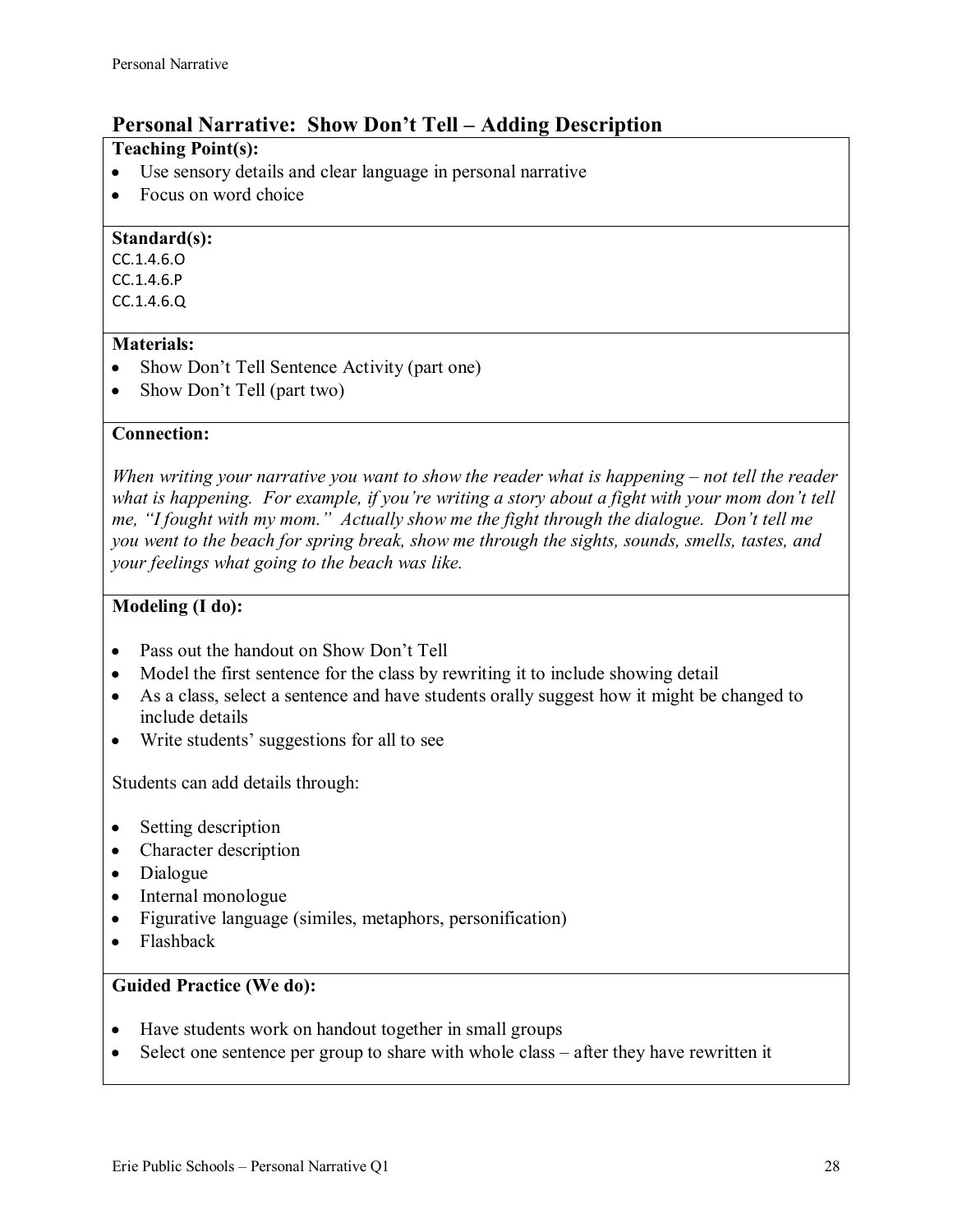## **Independent Practice (You do):**

 Direct students to get our their narrative and comb their paper line-by-line looking for opportunities to SHOW rather than tell it.

# $\bullet$

## **Closure:**

*"Turn to a partner and share three changes you've made to your draft."* 

#### **Assessment – Check for Understanding**

- Make sure all students have shared at least one sentence from the handout prior to working on their own narrative.
- Exit slip have students define in their own words what showing versus telling does for their writing.

#### **Reflection:**

## **Resources and References: (adapted from, acknowledgements)**

Christensen, Linda. Reading, Writing, and Rising Up. Milwaukee, WI: Rethinking Schools, 2000.

Wasson, Shannon, Teacher, da Vinci Arts Middle School, 2009.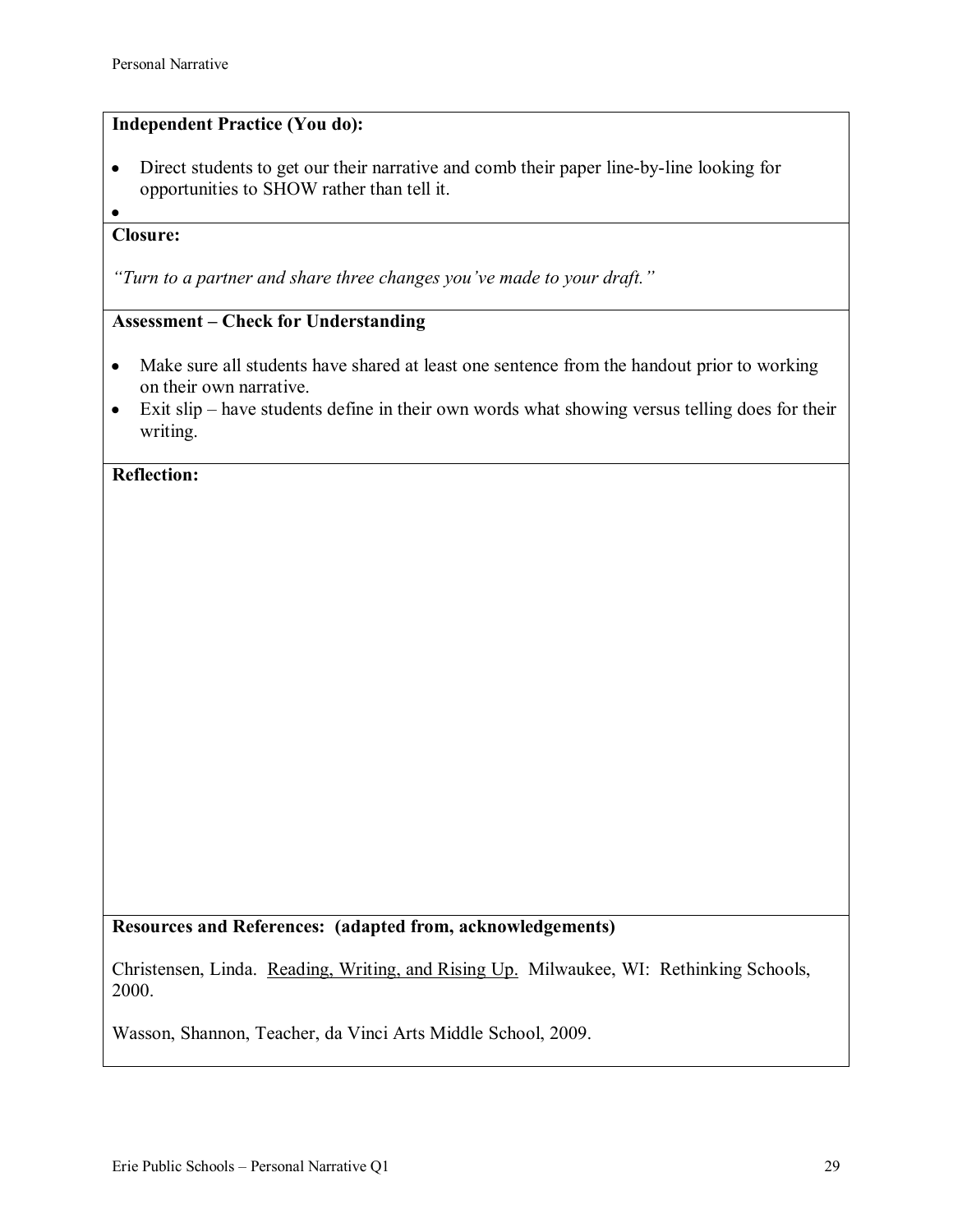## **SHOW DON'T TELL SENTENCE ACTIVITY, part one**

**Directions:** Rewrite each sentence so they SHOW the detail versus just telling it. Try NOT to use the words AM, IS, ARE, WAS, WERE, and THERE. Instead use action verbs. Proofread to get rid of AND unless it's absolutely necessary.

- 1. She was an ugly witch.
- 2. The house (car) was dilapidated.
- 3. S/he was dressed weird.
- 4. The child was having a tantrum.
- 5. My room was a mess.
- 6. It would take a lot of work to clean up the yard.
- 7. The dog was funny looking.
- 8. I could tell the little boy/girl was spoiled.
- 9. The mean looks terrible.
- 10. S/he was gorgeous.
- 11. The kids were making fun of him/her.
- 12. She was embarrassed.
- 13. It was a peaceful place.
- 14. S/he was exhausted.
- 15. It was a stormy night.
- 16. The player hit a home run.
- 17. It was a great play when he caught the pass and made a touchdown.
- 18. The goal she scored made everyone excited.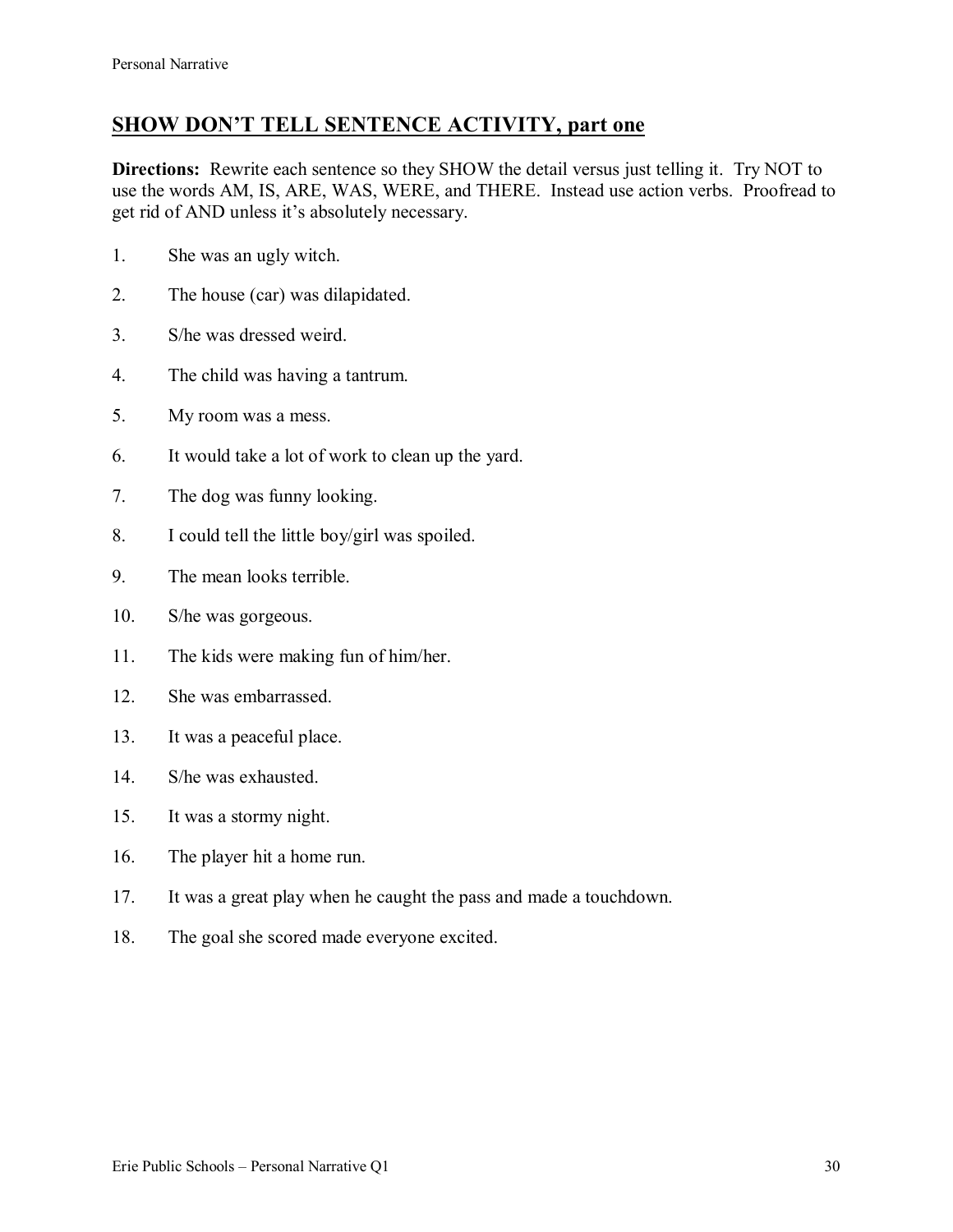## **SHOW DON'T TELL, part two**

Some fantastic ideas to help you SHOW DON'T TELL in your own writing. Think about using this worksheet when you sit down to edit your own writing.

- What did the person's face look like the eyes, the set of the jaw, the smile or the frown, the tenseness of the facial muscles, etc.?
- What sounds could be heard?
- What smells can you relate to the moment?
- What feelings were present? Was the moment smooth? Slick?
- Choppy,? Sticky? etc.?
- What movements come to mind when you visualize the moment?
- Describe the person's posture, hands, etc.?
- Was anyone else there? What did their faces look like in the moment? What words did they say?
- Were there any objects around? Were they affected? Were horses neighing, campfire crackling? Are there other details that contribute to the tone of the moment?
- If the moment was a color, what color would it be?
- If it were a thing, what would it be?
- If nature was the moment, how would you describe it? A storm, a sunrise, a gentle shower, a warm day in June, a field of wild flowers?

## **There's so much more – KEEP THINKING!!! Get into the moment. Make it come ALIVE!**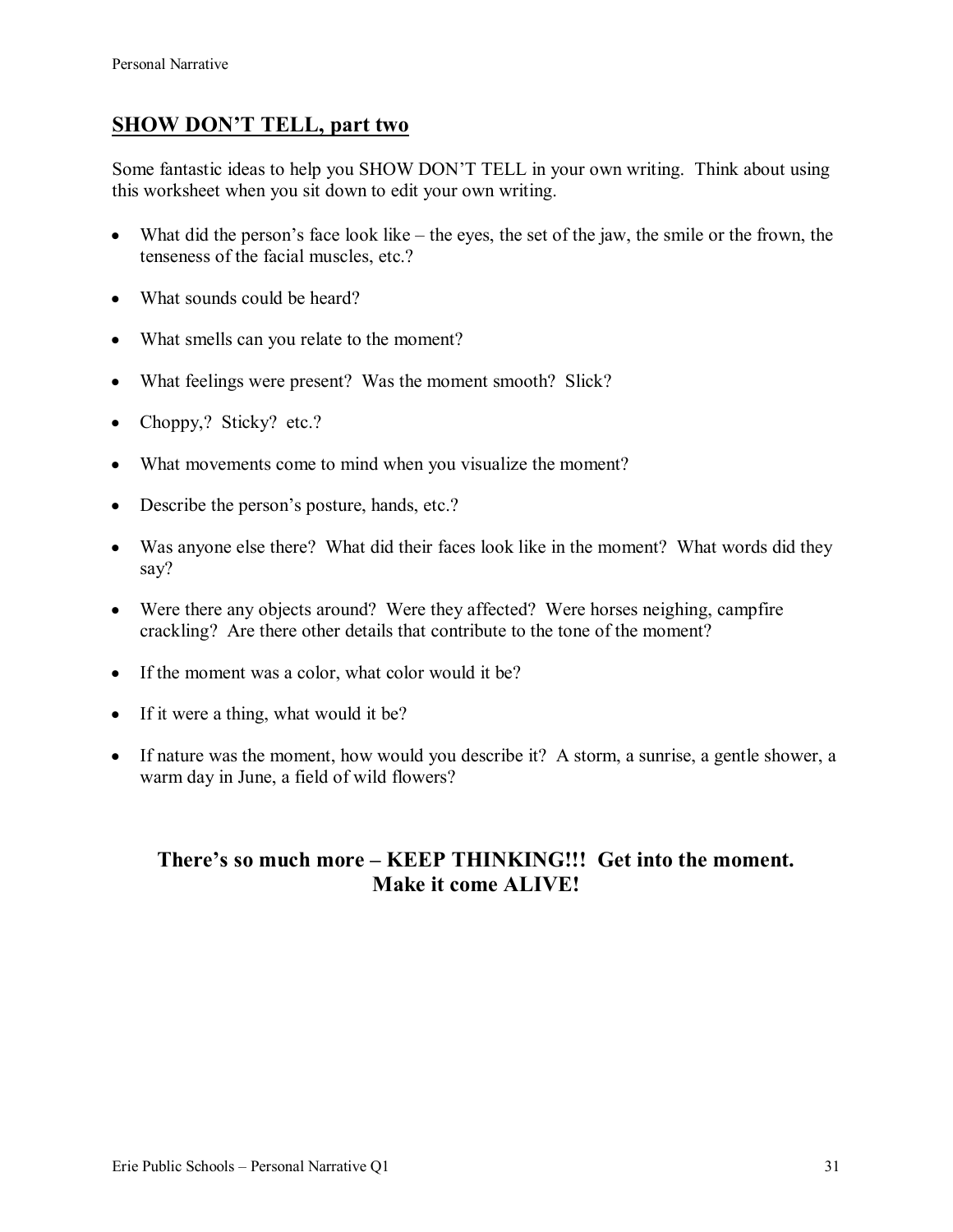## **Personal Narrative: Punctuating Dialogue**

#### **Teaching Point(s):**

• Punctuate dialogue correctly

### **Standard(s):**

CC.1.4.6.O CC.1.4.6.P CC.1.4.6.Q

### **Materials:**

- Student copy of "Dragon, Dragon" text excerpt by John Gardner handout
- Projection document
- Highlighters

### **Connection:**

Ask: *"Ok, so when you're reading a book how do you know who's talking?"* 

Hopefully your students will say something like: "there are marks around their words" or that "the words they are saying are indented."

If you don't get the answers you're looking for, then ask: *"As a good reader how do you keep track of character's conversations when you read a book? Now it's your turn to use dialogue in the narratives you're writing. As a write, it's your job to help the reader of your work keep track of the characters in your story. This requires you to master the skills of punctuating dialogue."* 

## **Modeling (I do):**

Project document with dialogue and ask students to tell you where they see punctuation in the first two sentences. Ask a student to come up and highlight what they see. *"Based on the punctuation that we just highlighted, give me a rule for the usage of this punctuation."* 

### **Guided Practice (We do):**

Students will need to be in groups of 3 or 4 and they will highlight the remainder of the story looking for any punctuation they see. After that (still in small groups) they will need to come up with 5 to rules for the punctuation they identified.

Come together as a whole class. Project the text and have one group at a time come forward and define their punctuation rule. THEY MAY NOT BE ENTIRELY CORRECT. Therefore, as a class, try to come to the correct definition.

Do this until all groups have had an opportunity to share. THEY MAY NOT FIND ALL OF THE RULES FOR PUNCTUATING DIALOGUE. This is where you, as the teacher, may need to fill in the blanks for your students.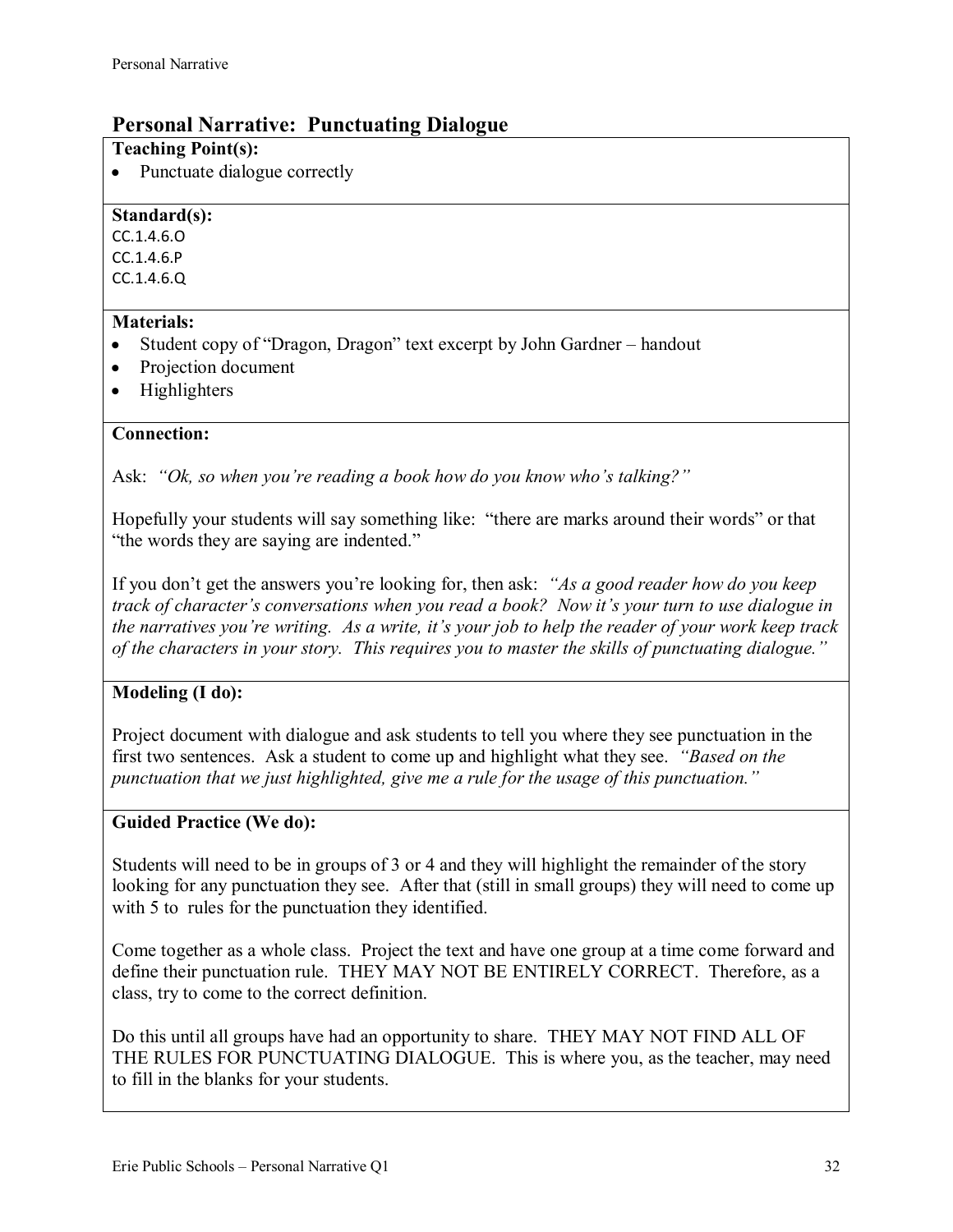## **ELL/SpEd/Struggling Learners**

Give students a list of the rules for punctuating dialogue and/or use children's picture books during the highlighting portion of the lesson. This may make seeing and recognizing the punctuation easier.

## **TAG**

Ask students to begin using more complex versions of dialogue. For example, "Young lady, get down here and clean up this mess in the kitchen," my mom yelled, "before I ground you from using your cell phone for a week."

### **Independent Practice (You do):**

Students will go back through the dialogue in their own narratives and use the rules we covered in class.

#### **Closure:**

*If you go home tonight to work on your narrative and you can't remember all of the rules we covered today, always remember that you can use a novel as a source of information to remind you of the punctuation rules we covered in class today.* 

### **Assessment – Check for Understanding**

Turn to a partner and share one sentence you punctuated today.

Before leaving class today have each student write you an *exit slip* defining one of the rules about punctuating dialogue they learned today that they didn't previously know.

### **Reflection:**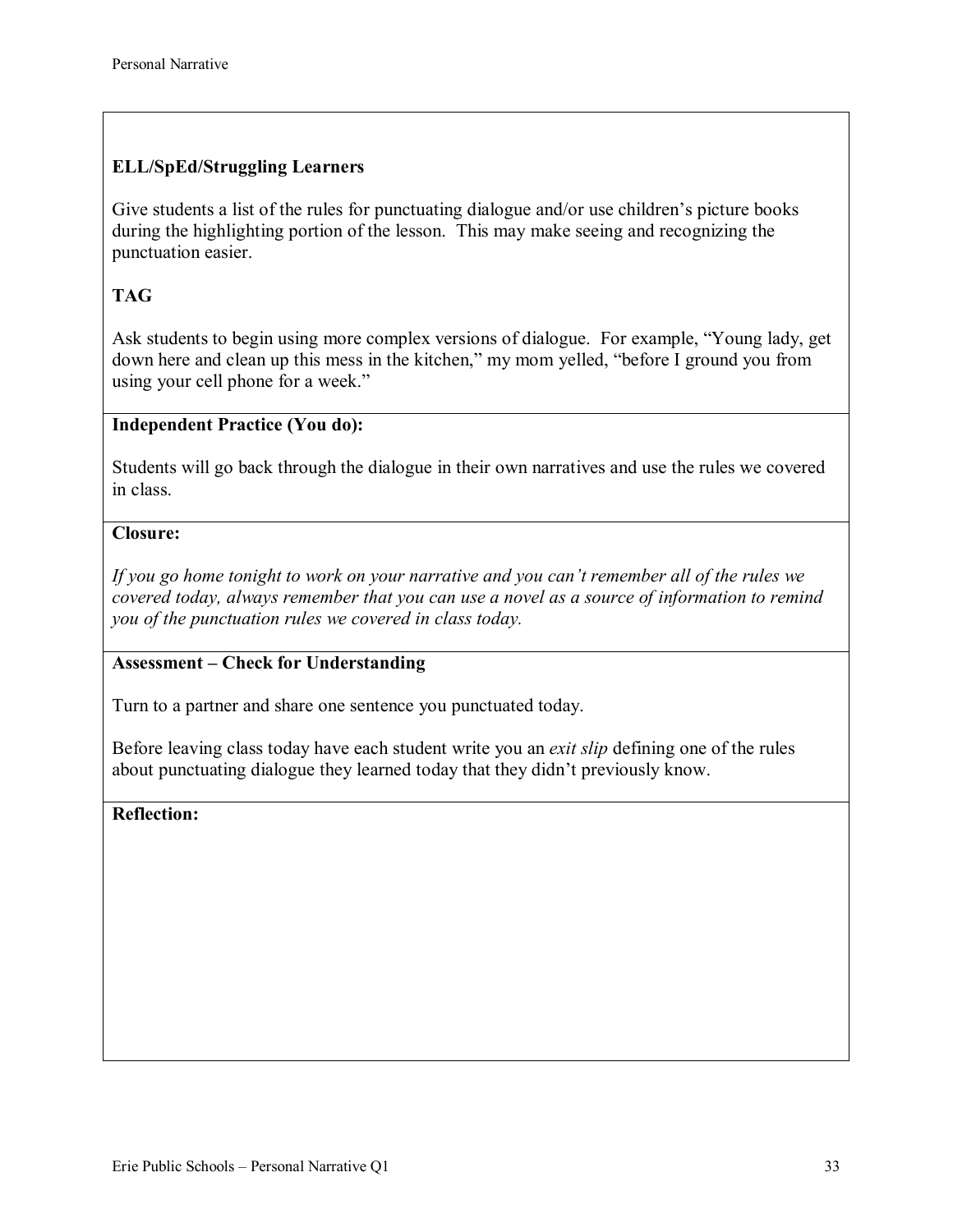**Resources and References: (adapted from, acknowledgements)**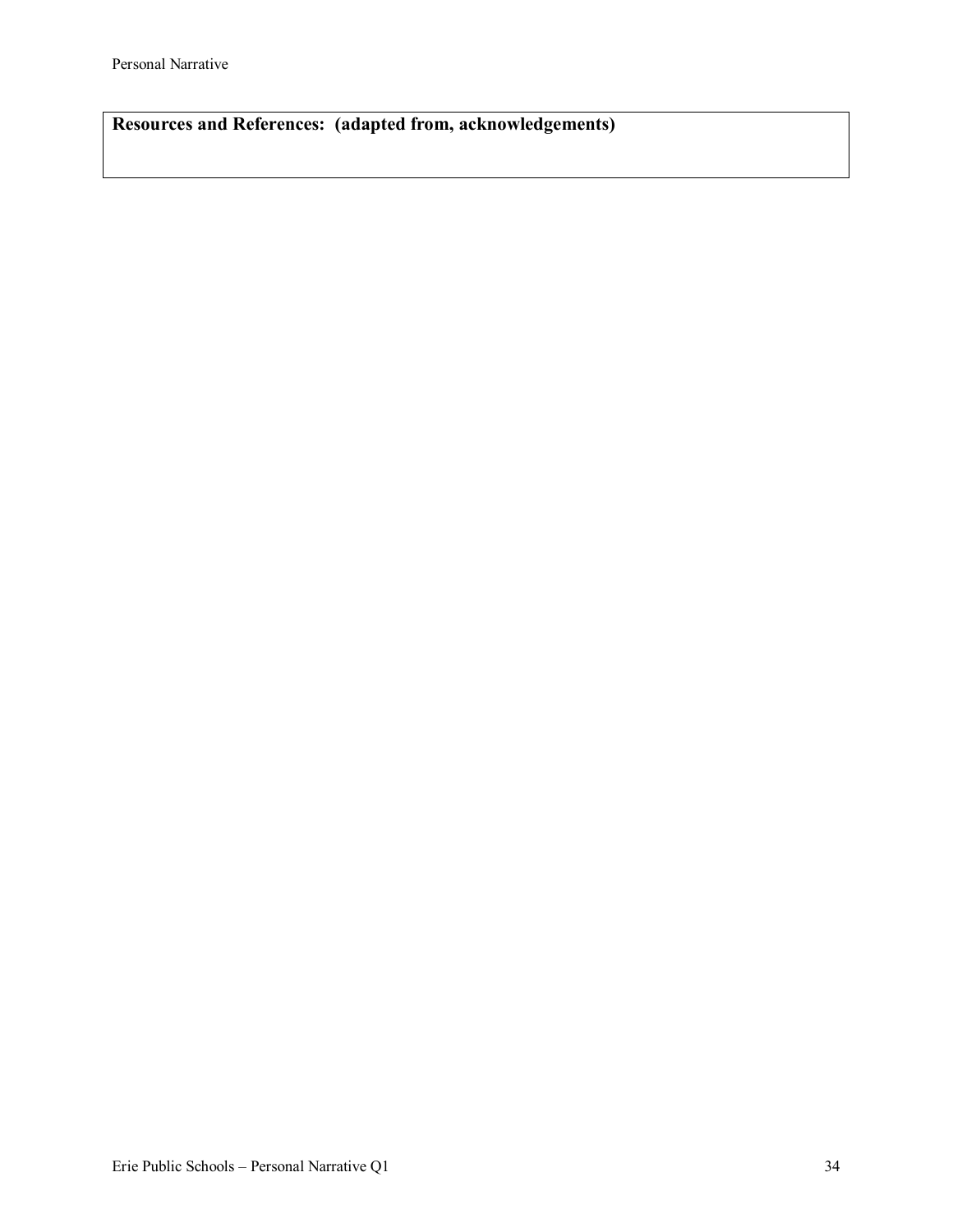### **Personal Narrative – Mini Lesson – Dialogue**

## **"Dragon, Dragon"**

*By John Gardner* 

Suddenly, to everyone's surprise, the queen turned into a rosebush.

"Oh dear," said the wizard.

"Now you've done it," groaned the king.

"Poor Mother," said the princess.

"I don't know what can have happened,"' the wizard said nervously, "but don't worry, I'll have her changed back in a jiffy." He shut his eyes and racked his brain for a spell that would change her back.

But the king said quickly, "You'd better leave well enough alone. If you change her into a rattlesnake we'll have to chop off her head."

Meanwhile the cobbler stood with his hands in his pockets, sighing at the waste of time. "About the dragon . . ." he began.

"Oh yes," said the king. "I'll tell you what I'll do. I'll give the princess' hand in marriage to anyone who can make the dragon stop."

"It's not enough," said the cobbler. "She's a nice enough girl, you understand. But how would an ordinary person support her? Also, what about those of us that are already married?"

"In that case," said the king, "I'll offer the princess' hand or half the kingdom or both whichever is most convenient."

The cobbler scratched his chin and considered it.

"It's not enough," he said at last. "It's a good enough kingdom, you understand, but it's too much responsibility."

"Take it or leave it," the king said.

"I'll leave it," said the cobbler. And he shrugged and went home.

But the cobbler's eldest son thought the bargain was a good one, for the princess was very beautiful and he liked the idea of having half the kingdom to run as he pleased. So he said to the king, "I'll accept those terms, Your Majesty. By tomorrow morning the dragon will be slain."

"Bless you!" cried the king.

"Hooray, hooray, hooray!" cried all the people, throwing their hats in the air.

The cobbler's eldest son beamed with pride, and the second eldest looked at him enviously. The youngest son said timidly, "Excuse me, Your Majesty, but don't you think the queen looks a little unwell? If I were you I think I'd water her."

"'Good heavens," cried the king, glancing at the queen who had been changed into a rosebush, "I'm glad you mentioned it!"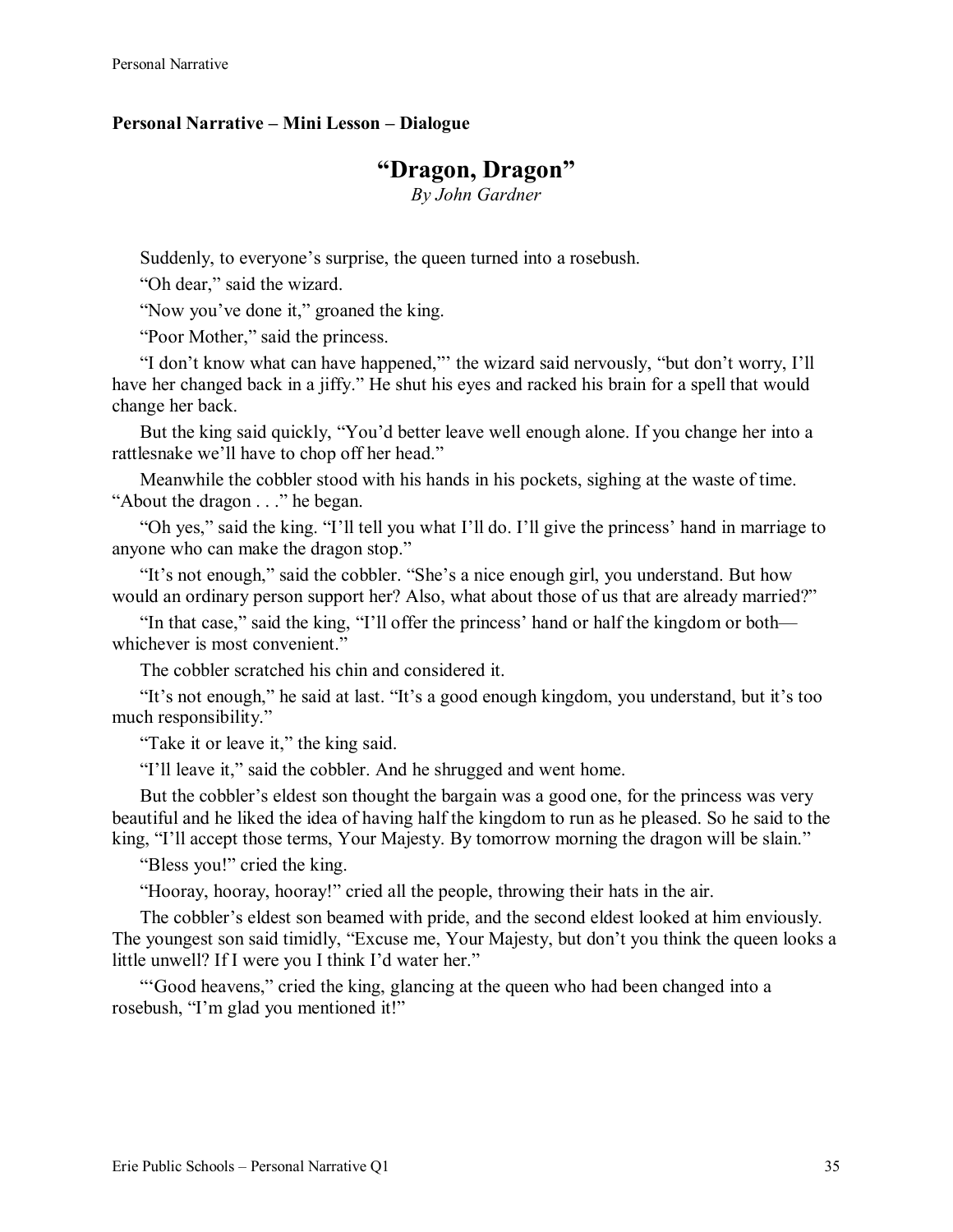## **Personal Narrative: Sentence Fluency and Word Choice**

#### **Teaching Point(s):**

- Edit for sentence fluency passive language
- $\bullet$  Edit for word choice strong verbs

#### **Standard(s):**

CC.1.4.6.O CC.1.4.6.P

CC.1.4.6.Q

### **Materials:**

*Sentence Fluency and Word Choice* handout

#### **Connection:**

*"Now that you have a draft of your story, it's time to tighten up some of your sentences. We'll be using four different ways to improve your essay."* 

Distribute the *Sentence Fluency and Word Choice* handout

### **Modeling (I do):**

Explain and discuss each of the ideas for editing sentences.

First – students will go through their own papers and eliminate as many IS, WAS, WERE words as they can.

### **Guided Practice (We do):**

After students have eliminated IS, WAS, WERE from their sentences and REWRITTEN the sentences, come together and SHARE the original sentence and the revised sentence. Repeat each of the other options on the handout.

### **ELL/SpEd/Struggling Learners**

Have students focus mainly on the "flabby" word portion of the handout. Check for understanding before they leave class.

## **TAG**

Ask students to show you multiple ways they can edit any given sentence.

### **Independent Practice (You do):**

Continue with the editing phase using the options on the handout at home.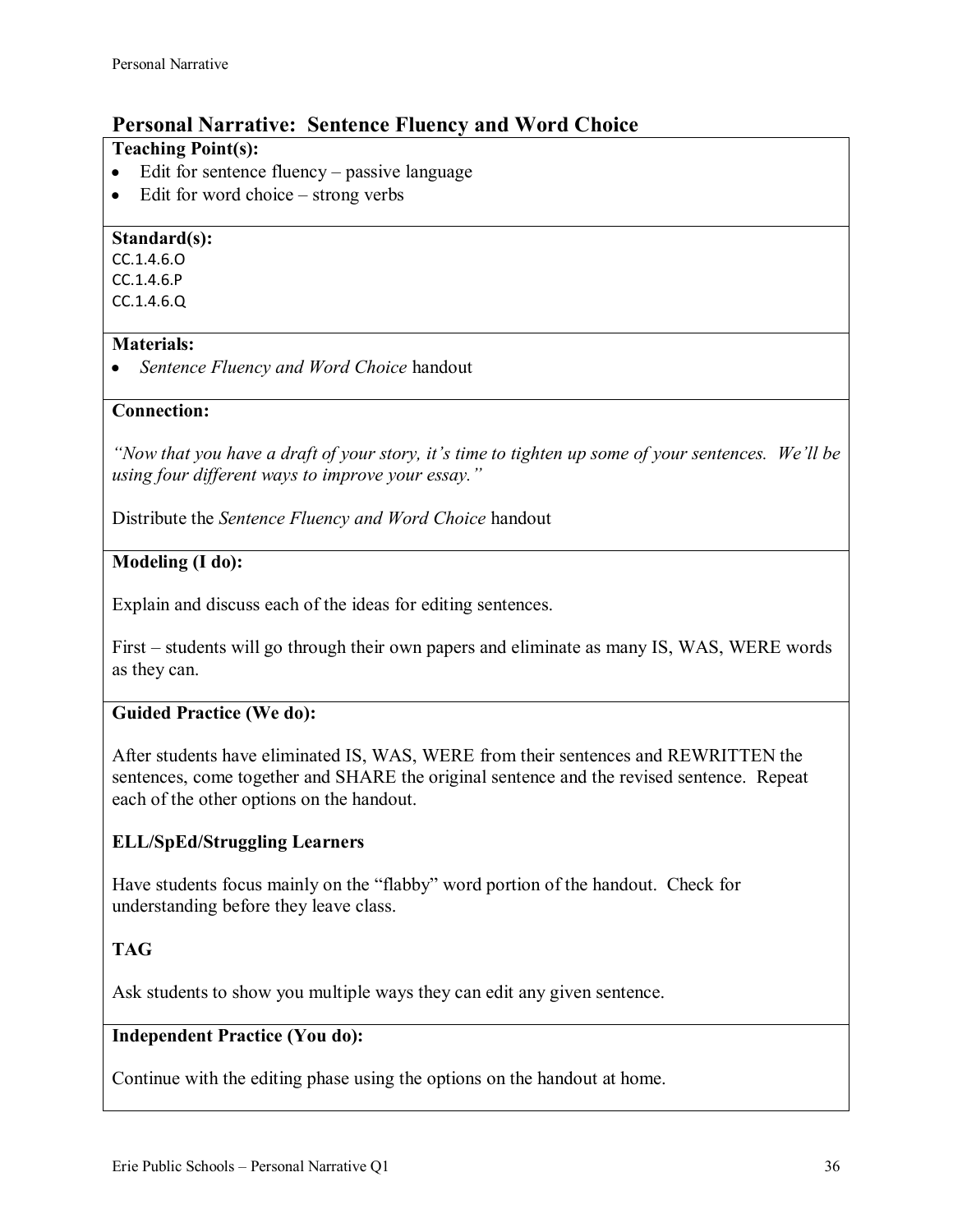## **Closure:**

Pair share, whole class share.

## **Assessment – Check for Understanding**

*Exit slip:* Have students write one of their best sentences on a piece of paper at the end of class and hand it to you on their way out.

Teacher: Check for understanding and return to students the next day.

### **Reflection:**

### **Resources and References: (adapted from, acknowledgements)**

Christensen, Linda. Reading, Writing, and Rising Up. Milwaukee, WI: Rethinking Schools, 2000.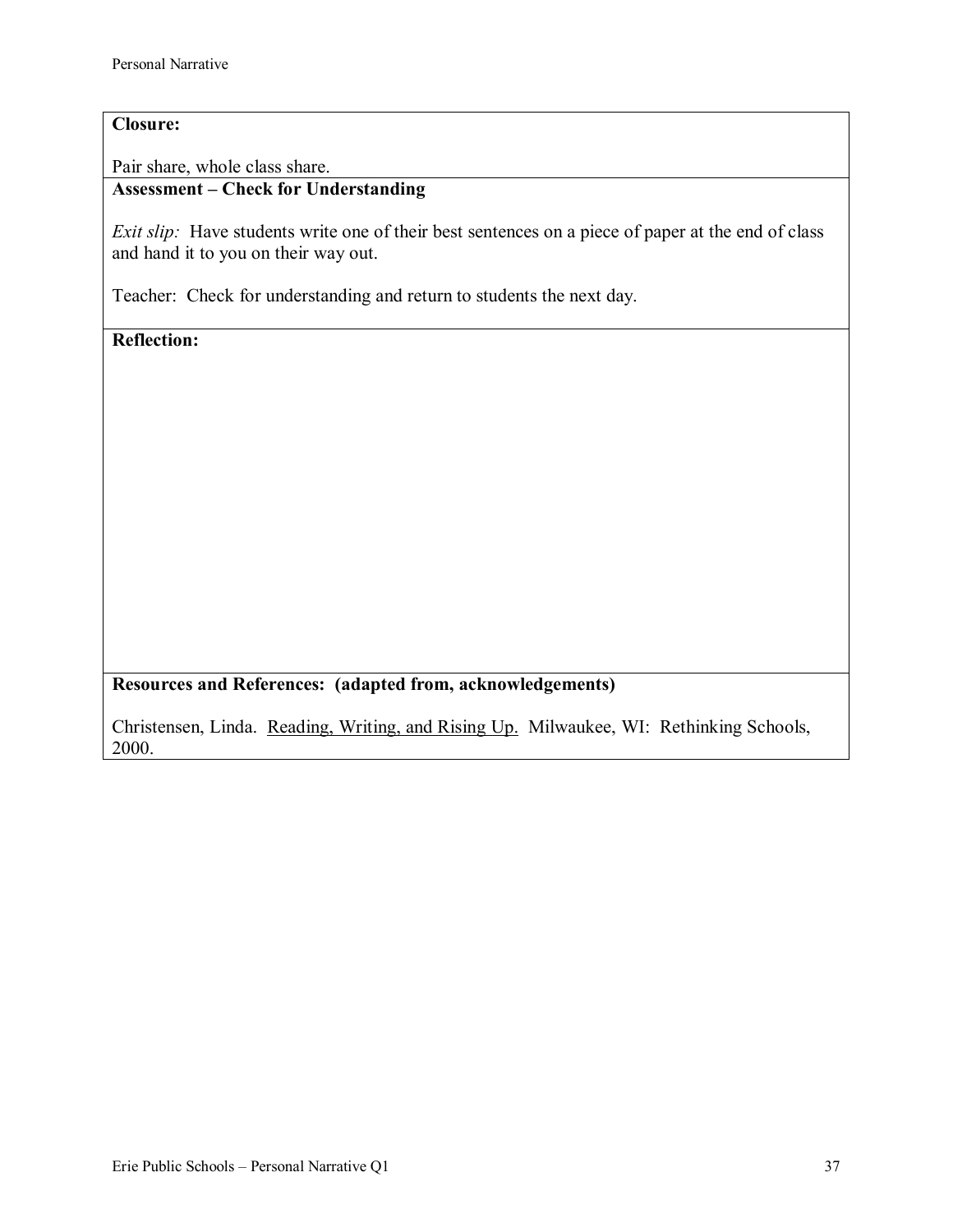## **Sentence Fluency and Word Choice**

Once you get the content down in your writing, you need to go back and tighten up those "flabby" sentences.

1. **Active Verbs:** The most typical problem in writing is weak verbs. We use "is," "was," and "were" and make them pull the weight of the sentence. Try to get rid of them.

Example: The garage was a mess. There were tools, boxes, and toys scattered all over the ground.

Rewrite: The messy garage had tools, boxes, and toys scattered all over the ground. (Hint: Who is doing the acting in the sentence? The word "there" often leads to flabby sentences."

2. **Wordy Sentences:** These sentences contain fillers – words that add nothing but air. Flabby words!

The most common culprits are: I think, I feel, in my opinion. If this is your piece of writing, the reader assumes that you are giving your opinion unless you state otherwise.

Unnecessary words: really, very, always, about, stuff, totally, things, so, just, that, then, tons, well, bad, cool, good …

Example: So it was a really cool birthday party because there were about nine kids there and totally good stuff to do which in my opinion is the best kind of party.

3. **Sentence Variety:** Vary the length of your sentences. Otherwise your reader is going to fall asleep with the redundant rhythm.

Example: Fiona and I had been fighting. Constantly. My mom's brilliant plan was to take the three of us out sledding at Mt. Hood. We did this annually on MLK Day; mom would drive us to this secluded sledding hill and we'd spend the day together. But this year it seemed to be more of an intervention.

4. **Images:** Use poetic language in every type of writing. Good writing is filled with images – words and phrases that appeal to the senses. Use metaphors, similes, and personification.

Example: Her expressed scared me. Normally soft, oceanic eyes were now as hard as the ice coating the road.

Example: Soon we were curving into a parking lot, the gravel mumbling beneath the fat tires.

By Melanie Morris, West Sylvan Middle School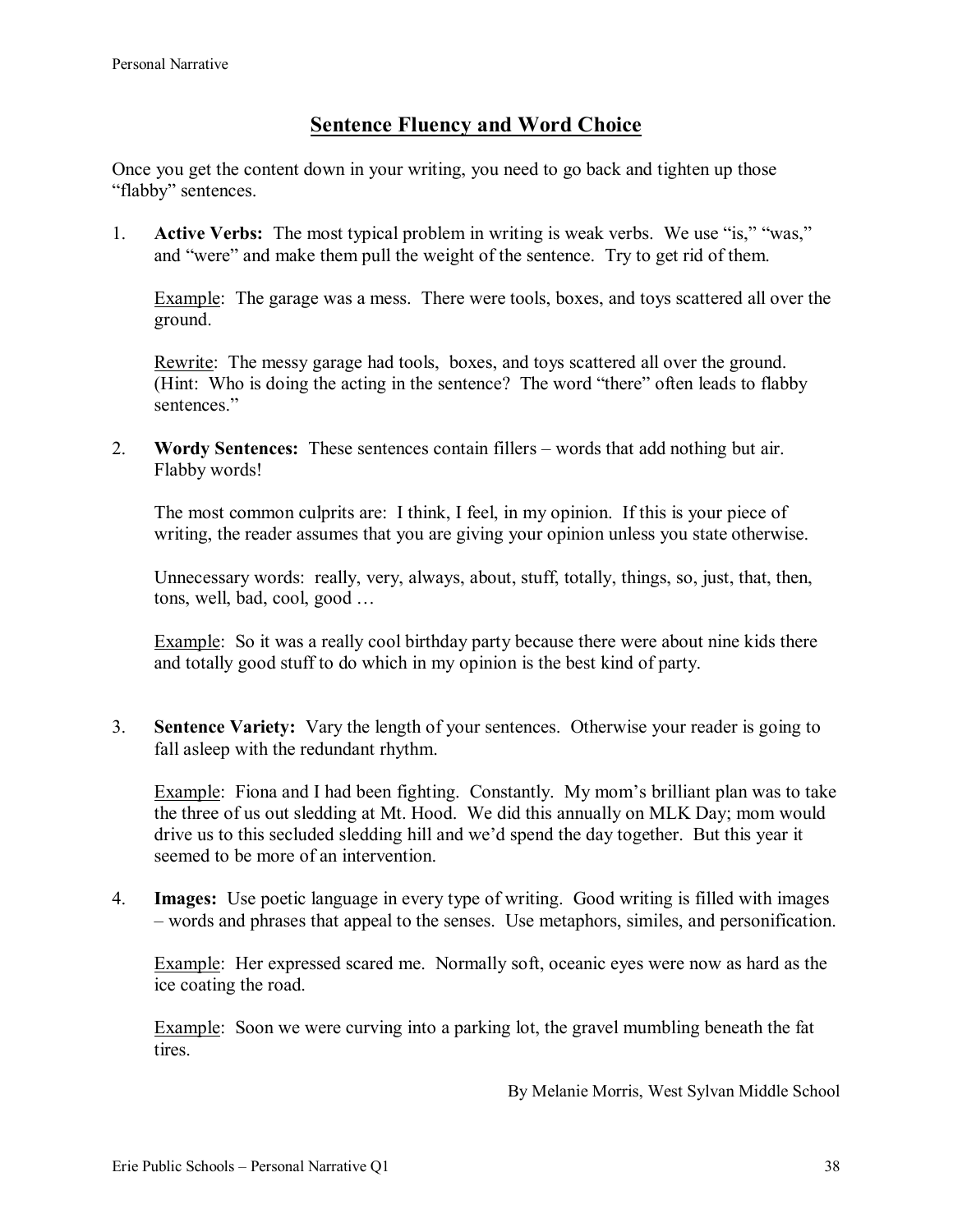

Sitting on the porch, the quiet, close-knit family watched the sun go down.

**2.** *–ing* **word group in the middle of the sentence:** 

The quiet, close-knit family, sitting on the porch, watched the sun go down.

**3.** *–ing* **word group at the end of the sentence:** 

The quiet, close-knit family sat on the porch, watching the sun go down.

**4. Adverb clause at the beginning of sentence:** 

As the quiet, close-knit family sat on the porch, they watched the sun go down.

**5. Adverb clause at the end of sentence:** 

The quiet, close-knit family sat on the porch in order to watch the sun go down.

**6. Adjective immediately following noun:** 

The family, quiet and close knit, sat on the porch, watching the sun go down.

**7. Appositive (actual word that will serve as the appositive will have to be added):** 

The quiet, close-knit family, the Smiths, sat on the porch, watching the sun go down.

**8. Noun followed by** *–ing* **word group (noun absolute):** 

The sun having already gone down, the quiet, close-knit family sat on the porch.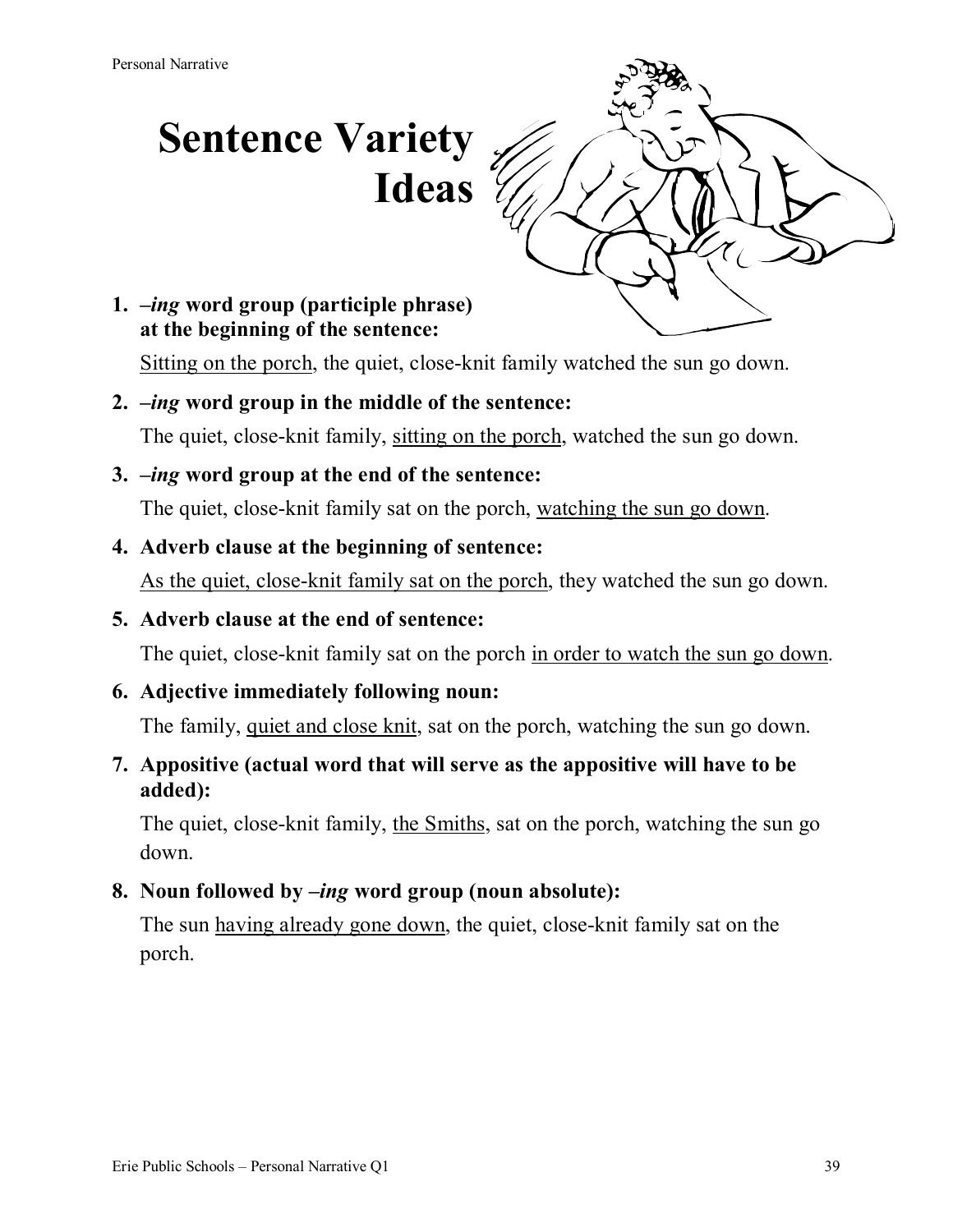## **Personal Narrative: Writing Good Endings**

### **Teaching Points):**

Write effective ending for personal narrative

## **Standard(s):**

CC.1.4.6.O CC.1.4.6.P CC.1.4.6.Q

### **Materials:**

*Types of Narrative Endings* handout

### **Connection:**

*"We've been working on a variety of ways to improve how we write personal narratives. Now that we've hooked our audience with a fascinating lead and a captivating story, you need a finish that comes full circle and satiates the reader."* 

## **Modeling (I do):**

*"Let's look at some examples of endings."*  With class, review *Types of Narrative Endings* handout.

## **Personal Comment Ending:**

*"Close with a personal comment or response to what you have written. It is not the same thing as an opinion. It is more like a personal conclusion you have reached or a lesson you have learned because of the experience you wrote about in your paper."* 

## **Mystery Ending:**

*"Close with a statement that shows some things will never be resolved. However, be sure to do this in a way that the reader does not think you just forgot to end your story or paper. This ending should leave the reader wondering what will happen next."* 

Note: This form of ending could be confusing to writers as they may inadvertently write a mystery instead of a narrative. Monitor its usage.

## **Full Circle Ending**

*"You can close your paper by revisiting the topic of your first paragraph at the end."* 

### **Beginning of a new story**

*"When writing a story or personal narrative, you can close with a hint of things to come, or the beginning of a new story – a sequel of sorts."*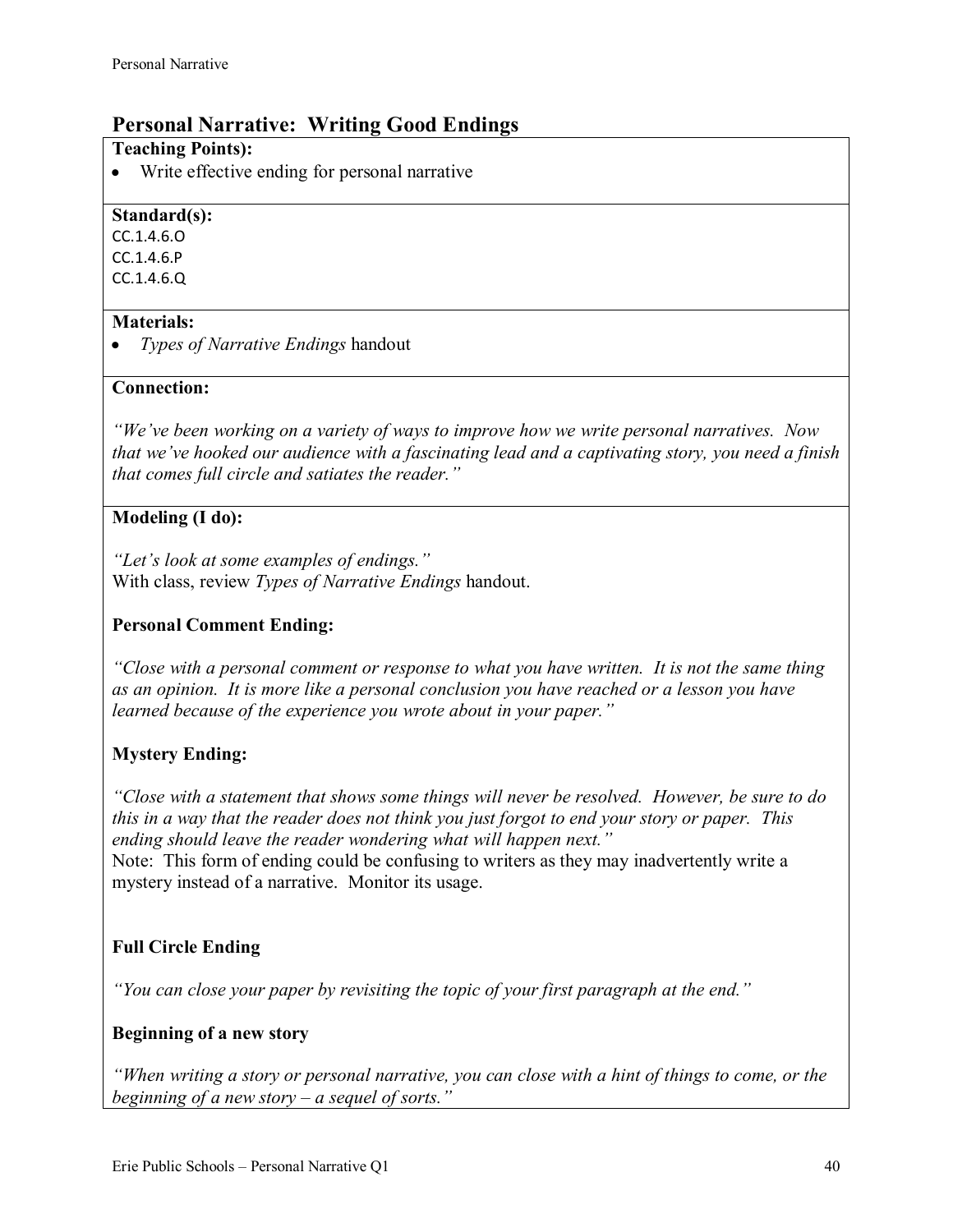### **Guided Practice (We do):**

Students will look at sample openings and closings (if you have some). If not, have students share their own work.

Have students take one of the example endings and use it in their narrative.

### **Independent Practice (You do):**

Students will experiment with a few different types of endings and share them with a partner to decide which is the most effective for their particular narrative.

#### **Closure:**

Give students an opportunity to share their ending choices and discuss why they think one is more effective than another.

#### **Assessment – Check for Understanding**

Students will have selected effective ending that fits their narrative topic.

#### **Reflection:**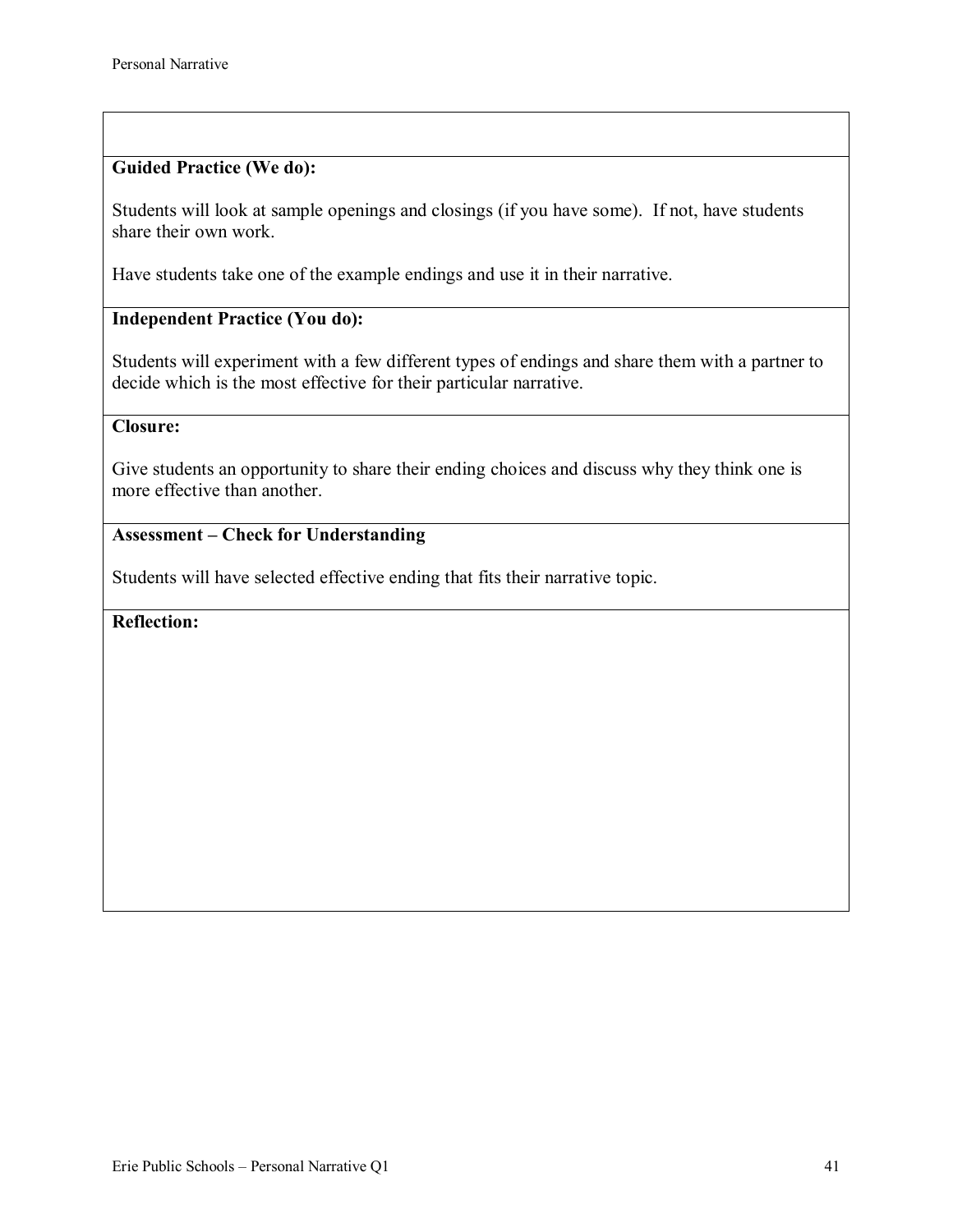## **Resources and References: (adapted from, acknowledgements)**

Christensen, Linda. Reading, Writing, and Rising Up. Milwaukee, WI: Rethinking Schools, 2000.

Ideas for Teaching Writing. Kim's Korner 4 Teacher Talk. 28 June 2009 http://www.kimskorner4teachertalk.com/writing/menu.html

Morris, Melanie, Teacher, West Sylvan Middle School, 2009.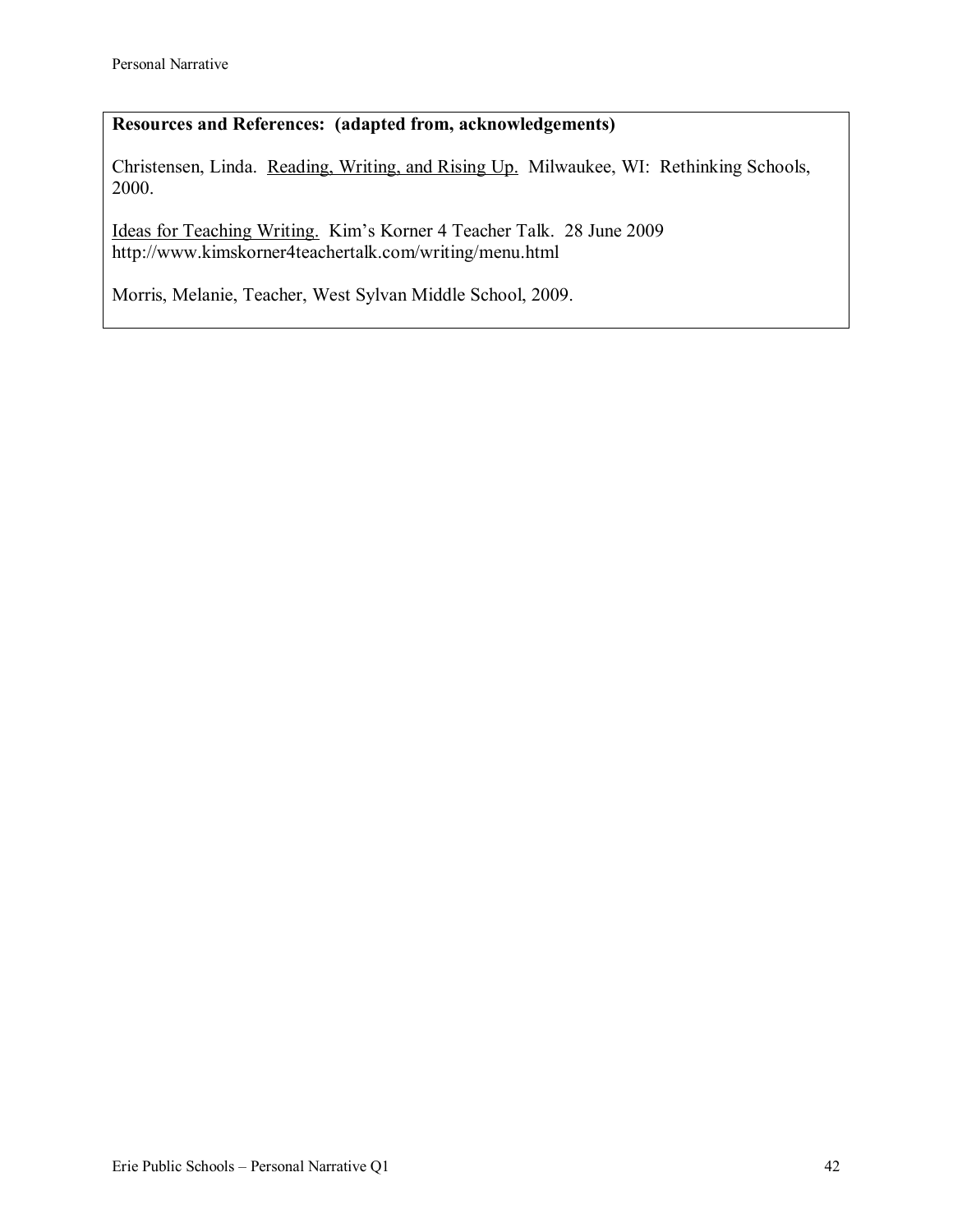## **Types of Narrative Endings**

#### **Personal Comment Ending**

**Example:** *Bringing more bread would not have solved our problem, because the ducks would never have had enough. In this case, instead of mice and cookies, the moral is if you give a duck bread, he'll ask for some more. Next time, when life wants to teach me a lesson, I'll just read the story.* 

#### **Mystery Ending**

**Example:** *He was very embarrassed, and I didn't blame him for crying. I would have too if Mr. Dunn had treated me like Mark, and I feel today that the only reason he was so mean to Mark was because Mark was Native-American … Mark never finished those scales that day, and he never came back again. I don't blame him for that either.*

(This student example is from Christensen, Linda. Reading, Writing, and Rising Up. Milwaukee, WI: Rethinking Schools, 2000.)

#### **Full Circle Ending**

#### **Example – two parts: opening and closing paragraph:**

Opening Paragraph: *Grandpa is the king of the sea. he is always relaxed and calm,*  ready to fish. He may be old, but he's already ready to pull in that thirty pounder. *Grandpa will sit for hours patiently waiting for a bite. I admire those big calloused and scratched hands that have done so much; and the head with not too much hair left on top. Going fishing with Grandpa is always so much fun if you can learn to be patient.*

Closing Paragraph: *I picked up the fish and put it in the wooden box halfway filled with river water. it was the box reserved only for fish we caught and were taking home – no exceptions. I gently laid the fish in the box treating it like a baby. Instantly I knew the answer to my question, it is always worth it to be patient.* 

#### **Beginning of a New Story:**

**Example 1:** *The rest of the evening was more relaxed, even though the dishwasher did overflow, but that's a whole other story! I haven't quite trusted Cameron since that night, and I guess I never will.* 

**Example 2:** *"Oh, don't worry, it'll be fine!" Mari said. Déjà vu. I sighed again and looked at Chloe. She turned to face me and stuck out her tongue innocently. I shook my head and swung my leg over the saddle. Chloe snorted happily at my defeat. We walked back to the arena's fence, and I made myself relax. Chloe's ears turned to face the road. I heard sputtering motors in the distance. Motorcycles, just my luck, I thought.*